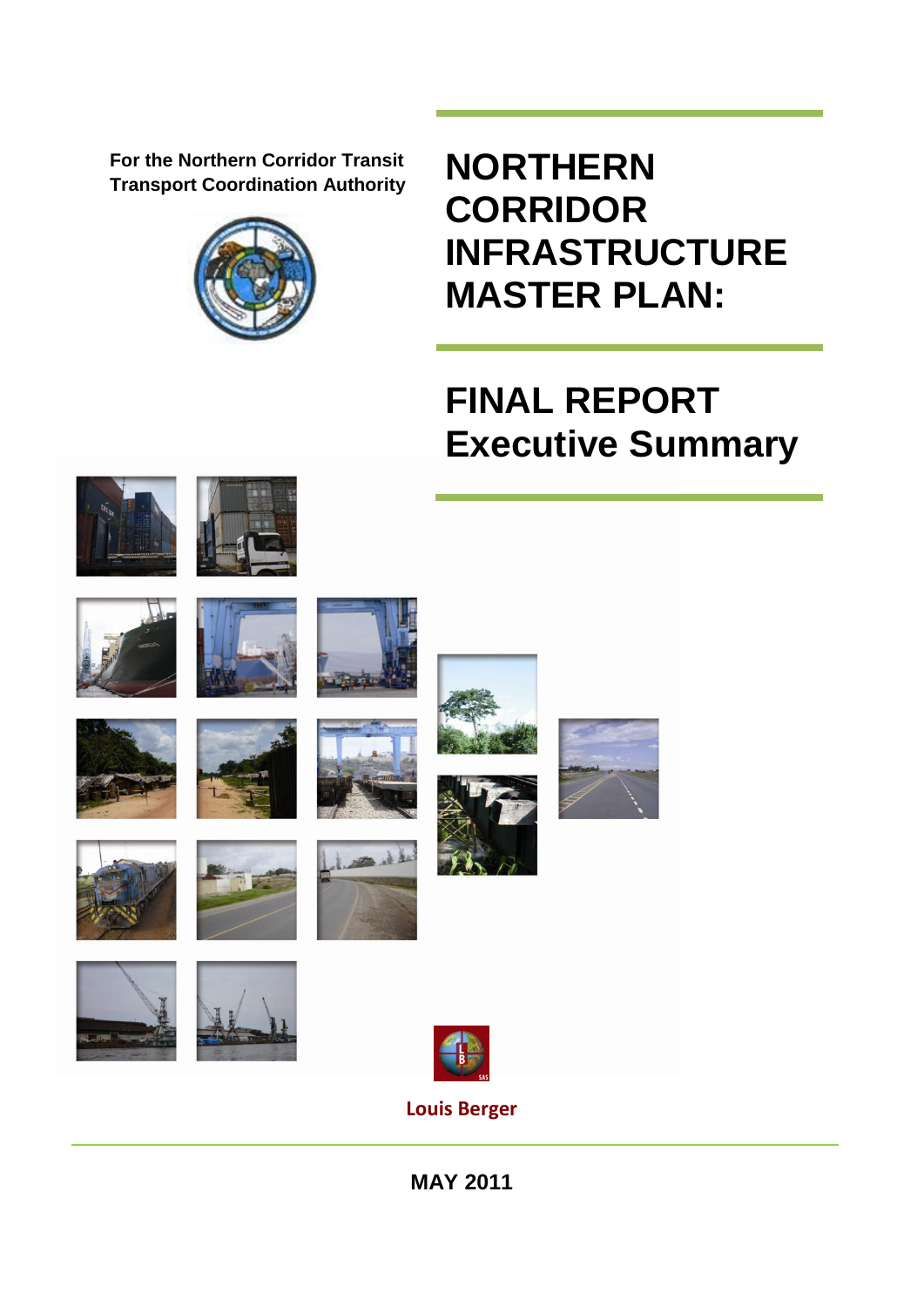**Northern Corridor Transit Transport Coordination Authority**

## **NORTHERN CORRIDOR INFRASTRUCTURE MASTER PLAN:**

## **FINAL REPORT**

### **EXECUTIVE SUMMARY**

**Louis Berger**  55 bis Quai de Grenelle 75015 Paris, France.

May, 2011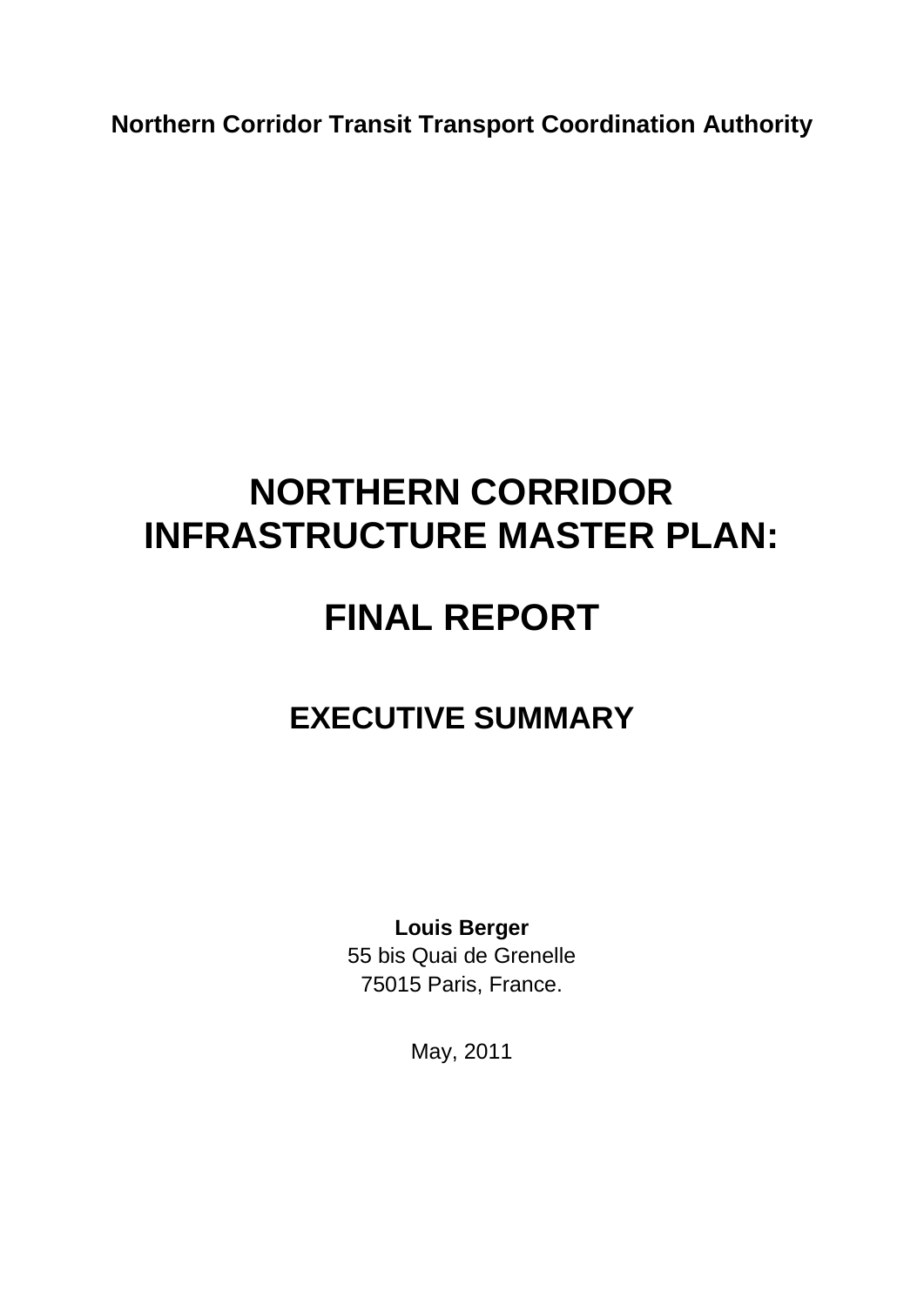### **EXECUTIVE SUMMARY**

#### **OBJECTIVES OF THE STUDY**

The overall objective of the study is to develop a comprehensive infrastructure master plan for the Northern Corridor as a long term program for strategic development of the corridor's infrastructure.

More specifically the Northern Corridor Infrastructure Master Plan aims to:

- 1. define transport infrastructure development needs in the Northern Corridor area through 2030;
- 2. determine the requirements for missing links in order to cover the (Northern Corridor Transit Agreement (NCTA) member countries, including extending the Corridor to the Atlantic Ocean;
- 3. proposals to improve the efficiency of the facilities along the Corridor;
- 4. Advise on the appropriate institutional framework to coordinate and manage the Northern Corridor;
- 5. Coordinate with other regional organizations to establish an integrated regional network.

#### **THE STUDY AREA**

The study area covers the five Northern Corridor Transit Agreement member countries: Kenya, Uganda, Rwanda, Burundi and the Democratic Republic of Congo (DRC), as well as the whole of Ethiopia, Northern Tanzania and the states which make the Southern region of Sudan. The study area is as shown on the map below.

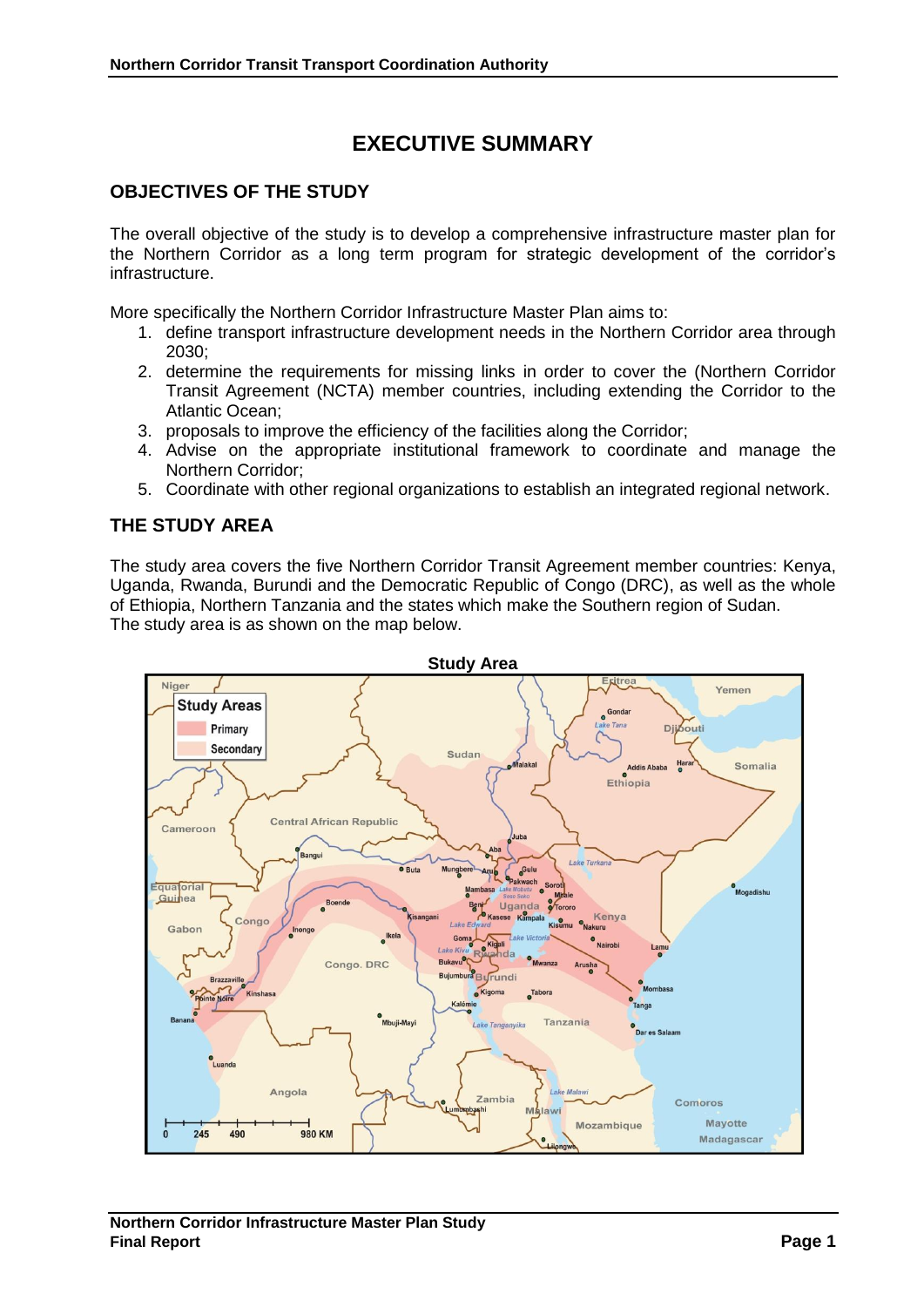In order to also consider the corridors which complement, or compete with the Northern Corridor, the ports of Dar es Salaam and Pointe Noire are also reviewed. The Lamu Corridor and the connection between the Northern Corridor and the port of Banana on the DRC Atlantic coast are also considered in the study.

### **PRESENT TRANSPORT DEMAND AND FORECASTS**

The analysis of all available statistical data about trade and traffic using the Northern Corridor, and the traffic surveys and interviews carried out by the Consultant, allowed the estimation of the transport flows in 2007, the last year for which data are available for the whole study area, A total flow of 28.116 million metric tons, including 19 million metric tons of transit traffic and 9 million metric tons of Kenyan domestic traffic is estimated for that year. Road freight accounts for 72% of this traffic, pipeline for 13%, and railways for 6%<sup>1</sup>.

The importance of the Northern Corridor for the NCTA member states varies with their location as shown in the table below which shows that except Uganda, all other NCTA member states rather use the Central Corridor and the port of Dar es Salaam for their transit traffic.

|                | Uganda | Rwanda | <b>Eastern</b><br><b>DRC</b> | <b>Burundi</b> |
|----------------|--------|--------|------------------------------|----------------|
| <b>Imports</b> | 99%    | 43%    | 32%                          | 6%             |
| <b>Exports</b> | 98%    | 35%    | 18%                          | 2%             |

#### **Share of NCTA member states 2009 transit traffic using the Northern Corridor**

Three scenarios were defined to forecast transport demand on the Northern Corridor at the 2015 and 2030 horizons as follows:

- 1. A **Basic scenario** which extrapolates the present trends of the Northern Corridor study area in terms of production, consumption and trade. It is based upon the analysis of the present traffic, on a detailed Surplus-Deficit analysis for 13 major commodity groups and uses the following future Kenya GDP growth rates estimates: 3.7% between 2007 and 2010 which takes into account the global economic crisis, 5.2% between 2010 and 2015 and 4.7% beyond 2015.
- 2. A **Strengthened scenario** takes into account the traffic induced by the progressive improvement of the Corridor's infrastructure including the economic development it will generate. It assumes that this induced traffic will be 10% of the present traffic in most of the region, and 25% in the regions where unrest prevailed until recently (Eastern DRC and South Sudan).
- 3. A **Whole transit traffic scenario** in which it is assumed that the entirety of the transit traffic of the NCTA member countries goes through the port of Mombasa. This scenario aims to test what would happen in case the Central Corridor cannot carry for any reason the foreign trade of these countries, which would then divert to Mombasa.

In the "Whole transit traffic scenario" which is used to identify additional infrastructure needs, the total traffic between the different zones will reach 42.4 million metric tons in 2015, and 87.5 million metric tons in 2030. The growth in the total flow of traffic is 51% from 2007 to 2015, and 211% from 2007 to 2030.

 $\overline{a}$  $1$  The remaining 9% concern the traffic between the port and the city of Mombasa.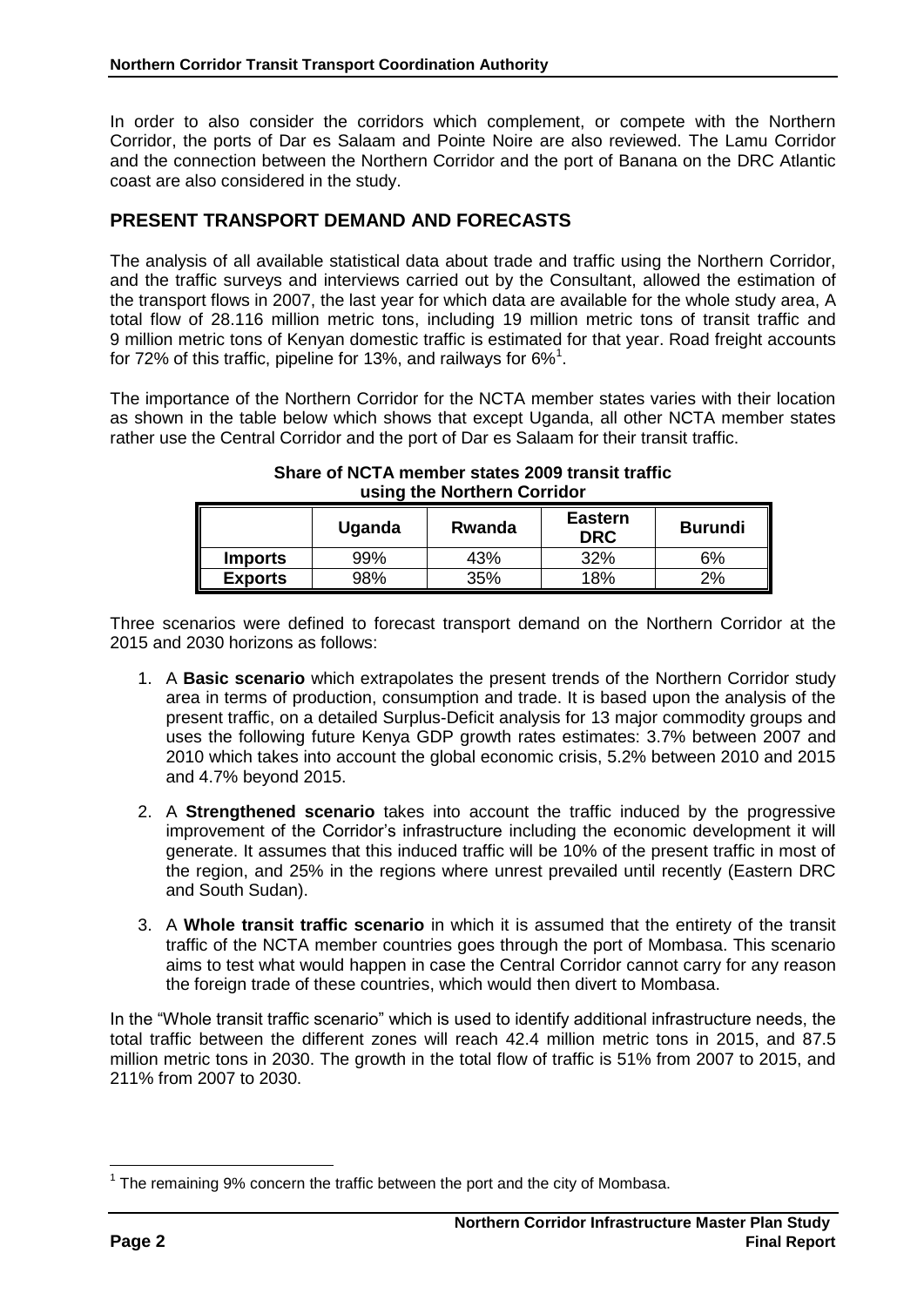#### **PRESENT TRANSPORT SUPPLY**

#### **1. Roads**

The main Northern Corridor arterial road is 2,038 km long. It links the four capitals of the original North Corridor Transit Agreement (NCTA) signatories (Burundi, Rwanda, Uganda and Kenya) and terminates at the port of Mombasa on the Indian Ocean. Seven major connector roads representing 5,017 additional km are listed in this agreement as being part of the Corridor network.

Based upon a road condition survey carried out by the NCIMP Consultant in early 2010, the following observations could be made on the Northern Corridor main road and connectors:

- a. Only 9.72% of the total corridor road length is in bad or very bad shape, requiring urgent rehabilitation/reconstruction works, and none of those sections are on the main arterial road.
- b. The majority of the road sections are in good or very good condition (48.28 %, or 65.54% taking into account the sections presently under construction).
- c. Of the seven connector roads, there is still a considerable length of gravel roads (24.19% of the total or 901 km), but most of those roads are within one country, the DRC (about 780 km).
- d. There are presently 1,023.4 km of roads (17.25%) under rehabilitation or reconstruction which represents a considerable effort from the member countries. It is worth noting that Uganda alone includes almost 40% of the total length of road under construction.

The width of the main Northern Corridor road is distributed as follows:

| dual carriageway (2 x 7m): | 104 km (5.1%)    |
|----------------------------|------------------|
| 7 m single carriageway:    | 1,186 km (58.2%) |

- 6.5 m single carriageway: 393 km (19.3%)
- 6 m single carriageway: 355 km (17.4%)

The narrower carriageway widths of 6.5 and 6.0 m are generally associated with less heavily trafficked sections of road. However, it is advisable that a uniform standard of 7 m plus 2 m shoulders be adopted throughout. Carriageways of less than 7 m are clearly sub-standard for an international trunk road.

The main corridor arterial road has an estimated capacity of about 40 thousand Private Car Units (PCU) per day, or about 19 thousand vehicles per day. Some sections of this road might reach capacity before 2030 especially in areas where steep grades reduce the capacity. Areas near cities will need to be four laned well before 2030.

#### **2. Railways**

#### 1) Kenya and Uganda

The total length of Kenya railway network is 2,210 km. It runs from Mombasa through Nairobi, Nakuru, to the Uganda border at Malaba, a distance of some 1,083 km. A branch line of 217 km is going from Nakuru to Kisumu, where it links with a ferry service on the Lake Victoria. There is a set of additional branch lines, 618 km long in total, to Magadi, Taveta (Tanzania border), Nanyuki, Kitale, Butere, Nyahururu and Solai.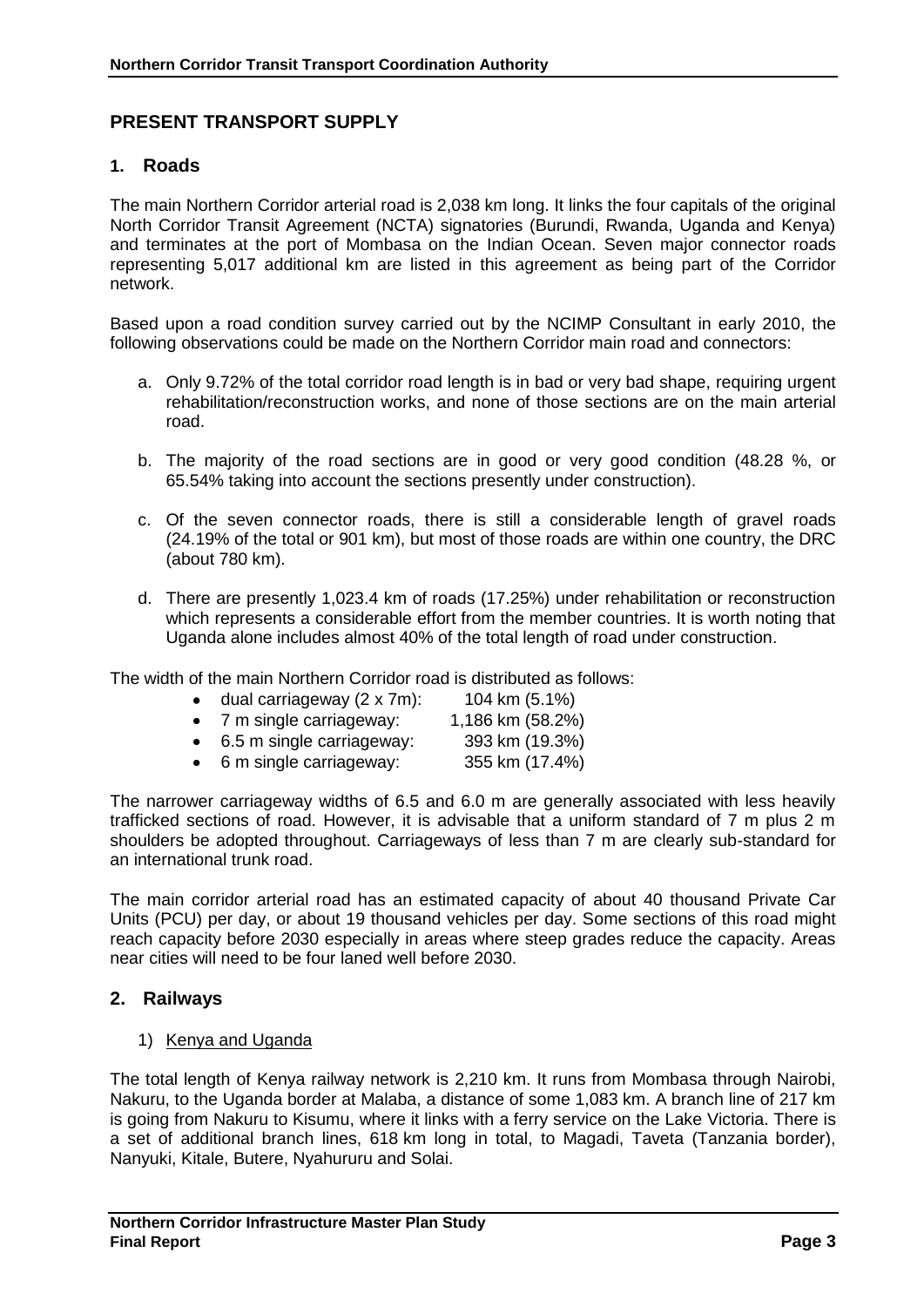The main line of the Uganda rail network runs from the Kenyan border to Kampala, a distance of 251 km with a 9 km line linking Kampala to the ferry terminals on Lake Victoria at Port Bell. The Uganda railway also includes inactive lines, the two main ones being: the 507 km Tororo-Pakwach line and the 333 km Kampala-Kasese line. The total length of the Uganda Railway network is 1,241 km.

The operation of the Northern Corridor main railway network has been privatized through a concession agreement in 2006 with the Rift Valley Railways (RVR). The concession's duration is 25 years. The results of this arrangement were disappointing because the concessionaire did not invest in infrastructure and rolling stock as specified in the agreement.

Freight traffic on the Kenya and Uganda's railways in 2008 was only 1.65 million metric tons. Nearly 60% of the total tonnage has Mombasa as its origin. Traffic has dramatically dropped over the past twenty years. While the traffic of Kenya Railways only was 4.5 million in the early 1980s, the current Northern Corridor rail traffic represents one third of that tonnage now. At that time, the railway market share of freight transport exceeded 40%. Now, this share is about 6%.

In its present condition, the capacity of the Northern Corridor main railways could be estimated at less than 5 million tons a year. With significant infrastructure investments it could be increased to 15 millions.

#### 2) Democratic Republic of Congo

The 5,096 km of the DRC Railway network, is operated by three different public owned companies. The largest, SNCC ("Société Nationale des Chemins de Fer Congolais"), operates 3,641 km in South-Eastern of Congo, of which 858 km are electrified. The large part of the SNCC network is Cape gauge, only the small section between Kisangani and Ubundu, is meter gauge. However, only 20% of the SNCC network is commercially operable today.

SNCC carried about 1 million tons of freight in 2006. The SNCC traffic dropped from 3 billion ton-kms in 1974, to 189 million in 2009. Half of the tonnage of this traffic is mining products. The SNCC passenger's traffic also decreased, from 1.0 million in 1988, to 0.2 million in 2008.

In early 1980's, the rail freight traffic between Kinshasa and Matadi, was about 1.3 million metric tons a year. Now, ONATRA barely transports 150,000 tons a year. The number of passengers in 2007 for Inter-City services was 42,000, and for Commuter services, 1.5 million, while, in 1998, they were respectively 300,000 and 2 million.

#### **3. Sea ports**

#### 1) In Kenya

The port of Mombasa faces the Indian Ocean. It is the largest sea port of Kenya and the entry point to the Northern Corridor. It serves landlocked countries (Burundi, Uganda, DR Congo, Rwanda, Sudan), as well as regions of neighboring countries which have their own sea port (Somalia, Tanzania).

The port traffic growth rates since 2002 have been very high: 8.8% per year on average for the traffic as whole, with a sharper growth of containerization (14% of growth for imports), as well as significant development of dry bulk traffic (23% of growth for imports). Growth of export traffic has been much lower (0.4%). The Consultant estimates the traffic for year 2010 as 17.05 Million tons for imports and 2.63 Million tons for exports, a total for year 2010 of 19.68 Million tons. This would be a 3.8% increase from last year traffic. The total transit traffic estimated for 2010 in the Northern Corridor study amounts to 5.3 Million tons which represents 27% of the traffic going through to the port.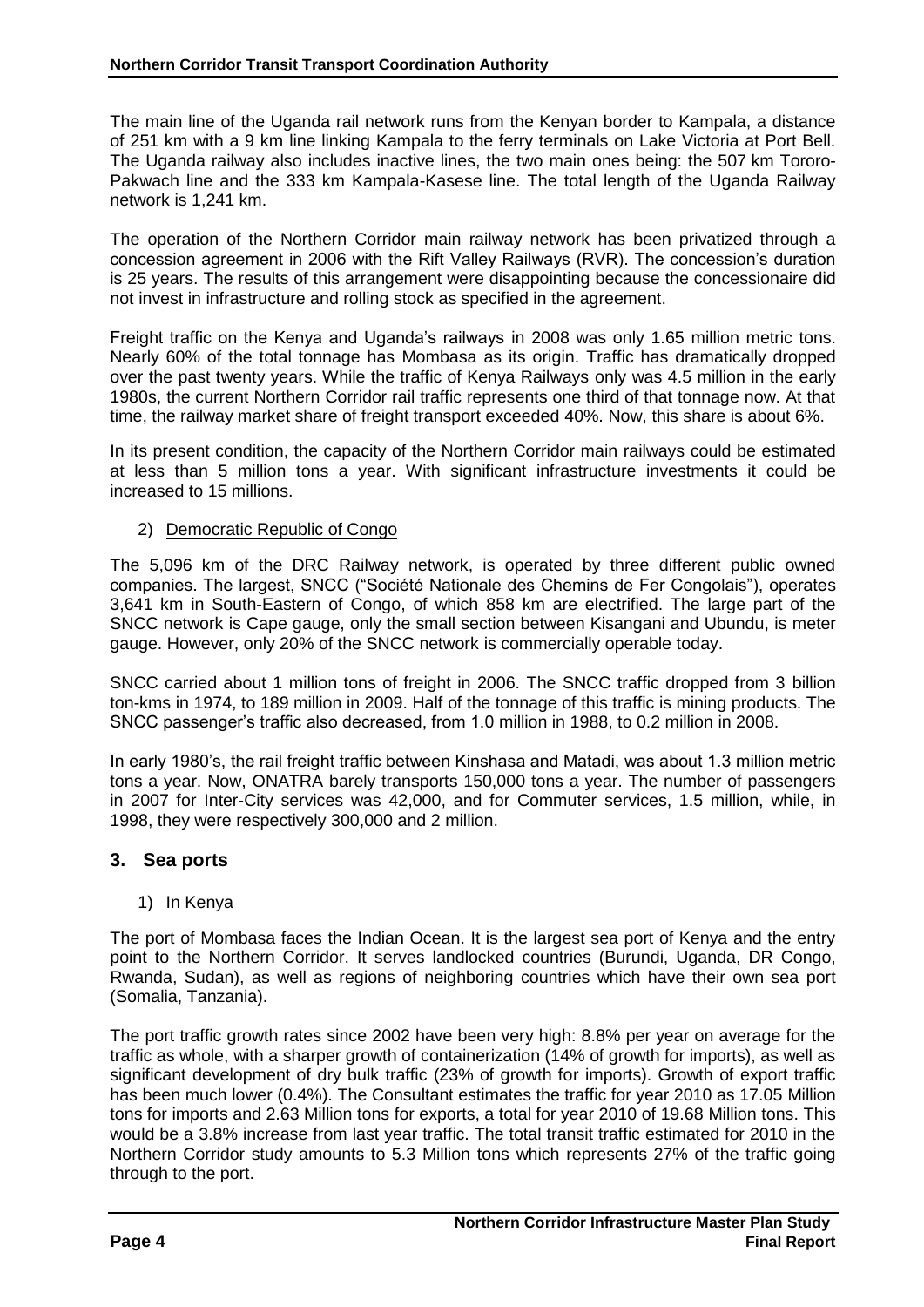The transit traffic is made up of imports for more than 90%. Uganda is by far the first destination, accounting for more than three quarters of the total transit traffic. The other countries (Tanzania, Rwanda, Sudan, and DR Congo) lag far behind, with shares ranging between 5 and 6% as shown below.

| <b>Transit</b> | 2008 | 2009 | 2010 |
|----------------|------|------|------|
| Uganda         | 76%  | 80%  | 79%  |
| Tanzania       | 5%   | 5%   | 4%   |
| Burundi        | 1%   | 0%   | 1%   |
| Rwanda         | 6%   | 5%   | 5%   |
| Sudan          | 5%   | 3%   | 5%   |
| DR Congo       | 6%   | 6%   | 6%   |
| Somalia        | 1%   | 0%   | 0%   |
| <b>Others</b>  | 0%   | 0%   | 0%   |
| Total          | 100% | 100% | 100% |

The Consultant estimated that the port of Mombasa traffic will increase to 45.0 million tons in 2030 (compared to the 56 million tons indicated in the Port Master Plan based upon more optimistic economic growth assumptions). The port estimated present capacity is between 15 and 26 million tons a year, depending upon the method and productivity assumptions used. As far as containers are concerned, the capacity is estimated between 4 and 7 million tons a year, compared with a projected 2030 container traffic of 22 million tons.

Even if productivity is improved, the port capacity will remain less than 26 million tons. The Port Master Plan recommends increasing the number of berths from 20 to 36 to meet the projected demand. The largest number of new berths will be associated with the growth of container traffic with six additional berths required. The container terminal planned for in Kipevu West will provide only four additional new berths, which will be insufficient.

The port of Mombasa faces another constraint: the depth and width of its access channel which, even with significant dredging, will limit the size of the vessels entering into the port.

2) In DRC

Currently, DRC maritime trade goes mainly through the port of Matadi, with a small portion going through Boma. The project to build a port in Banana is fairly old and has become more attractive because of the resuming of the bridge project between Brazzaville and Kinshasa. This project met fierce opposition in the Bas Congo region as it would divert the port traffic from Matadi to Pointe Noire.

The potential hinterland of the port of Banana is not limited to DRC. With its location at the entrance of the Northern Corridor on the Atlantic Ocean side, the port can take part in the exchanges of all the countries located along the corridor or depending on it. These include the members of CEMAC, ECOWAS, SADC, and ECCAS regional organizations. Inter-ocean traffic between the Indian and the Atlantic oceans may also be considered, the same way as they may from the other end of the Corridor at Mombasa. However, it should be kept in mind that sea transport is much more economical than land transport. The Northern Corridor extended up to Banana will have to present significant benefits in terms of modern infrastructures, effective procedures, and competitive costs to be able to overcome competition by direct sea services. The land connection through the corridor will also be penalized by the crossing of several borders, the costly changes in transport mode and the total transportation time.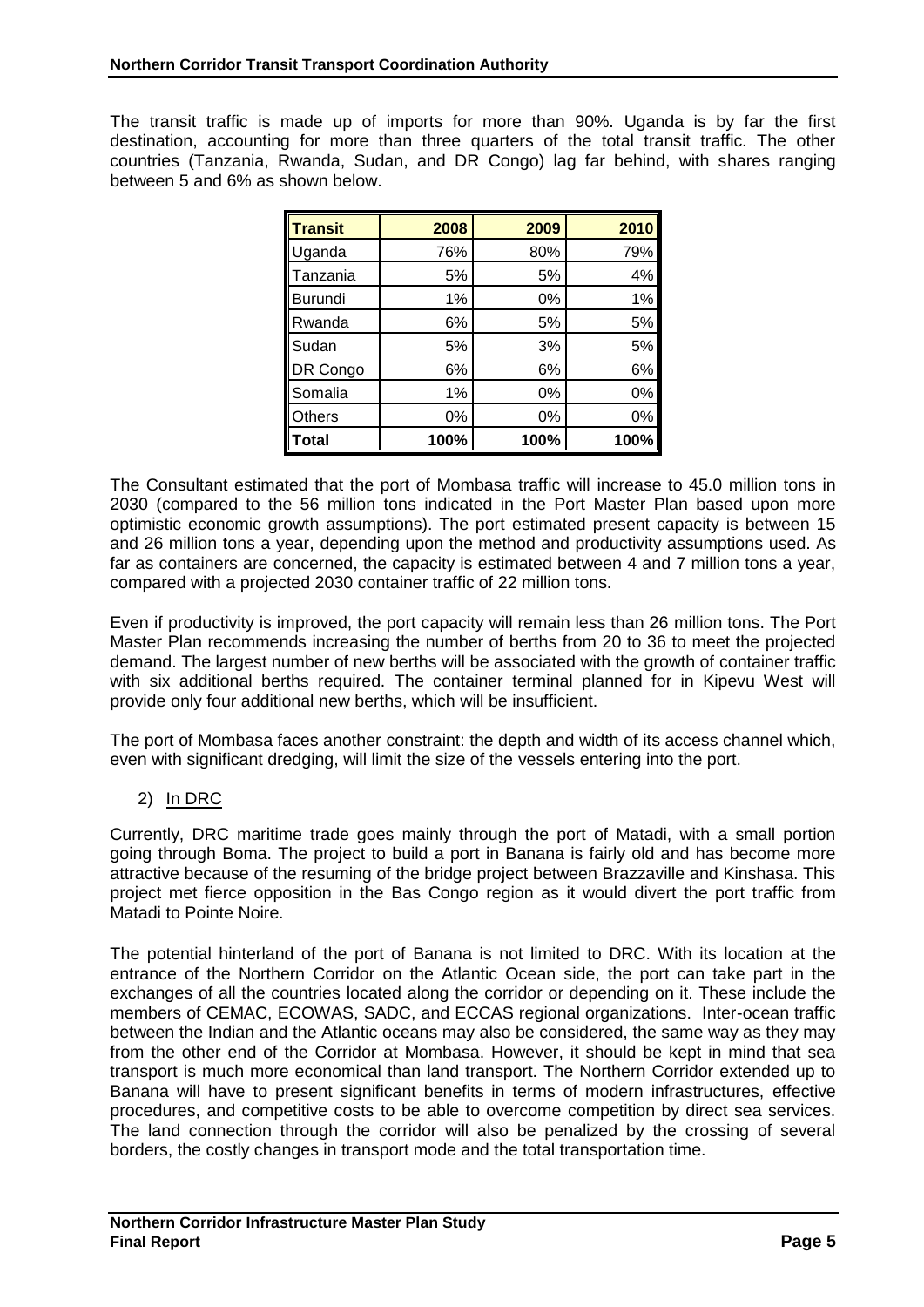The present scope of the Banana port project includes five berths (one for bulk cargoes, one for containers, and three for break-bulk cargoes). Construction works are expected to begin in early 2011. The cost of the project is currently estimated to be between US\$ 460 and 540 million. The project will take five years to complete and will bring the port capacity to 8.5 million tons a year.

The construction of the port must go hand in hand with the setting up of high-performance land connections with the port hinterland (Lower Congo, Kinshasa, DRC, and Northern Corridor). It will be especially necessary to:

- Improve the Matadi road crossing;
- Build a railway between Matadi and Banana going through the tunnel which was already built;
- Pave the road section between Boma and Banana.

#### **4. Inland ports and waterways**

Historically, inland waterways played an important role in the Northern Corridor study area. Due to a number of reasons, this mode of transport has been in decline for a number of years. Invigorating this mode could have significant beneficial impacts:

- reduce the dominance of road transport, and the needs for additional road investments by providing a cost effective and viable alternative especially around Lake Victoria (Kenya, Uganda, and Tanzania). To a much lesser degree, improvement of service on Lake Tanganyika (DRC, Burundi, Tanzania and Zambia) would also have some impact on the Northern Corridor;
- potential cost savings in the transport of goods and passengers around Lake Vitoria.  $\bullet$

Off-setting these advantages are a number of factors that make it difficult to achieve them; they are:

- requirement for relatively large flows of traffic to off-set high fixed costs;
- years of disinvestment in port facilities and equipment;
- lack of fleet of vessels able to transport goods and passengers:
- lack of support facilities such a shipyards and repair facilities for the vessels;
- lack of trained personnel to operate the vessels and equipment;
- lack of standardized regulations between countries;
- weak institutions and non-physical obstacles or "hassles";  $\bullet$
- introduction of another modal transfer will increase total transport costs.

Lake Tanganyika presents an opportunity to connect four countries, and the transport distances are long enough to make inland waterways competitive with road. Other than Bujumbura in Burundi much of the zone of influence of this lake lies however outside the Northern Corridor, and the lake is more directly linked to the Central Corridor.

The Congo River and its tributaries are long and the opportunity to develop them abound. However, traffic levels need to be sufficiently high to justify large investments in inland waterways. Presently, they are low. ONATRA provides service to Kisangani only once a month. Investments should be tied to increasing traffic levels even if such improvements to navigation and safety may have the highest short term benefits. Several donors support the Governement of DRC and CISCO in their initiatives to develop transport on this river.

#### **5. Pipelines**

The existing pipeline from Mombasa is for refined products. It is operated by the Kenya Pipeline Company Ltd since its commissioning in 1978. It currently consists of a 14" diameter 450 km long pipeline. There is also a 446 km Western Pipeline Extension with a combination of 8" and 6" pipelines and a flow rate of 220  $m^3$  per hour, running from Nairobi - Sinendet - Eldoret and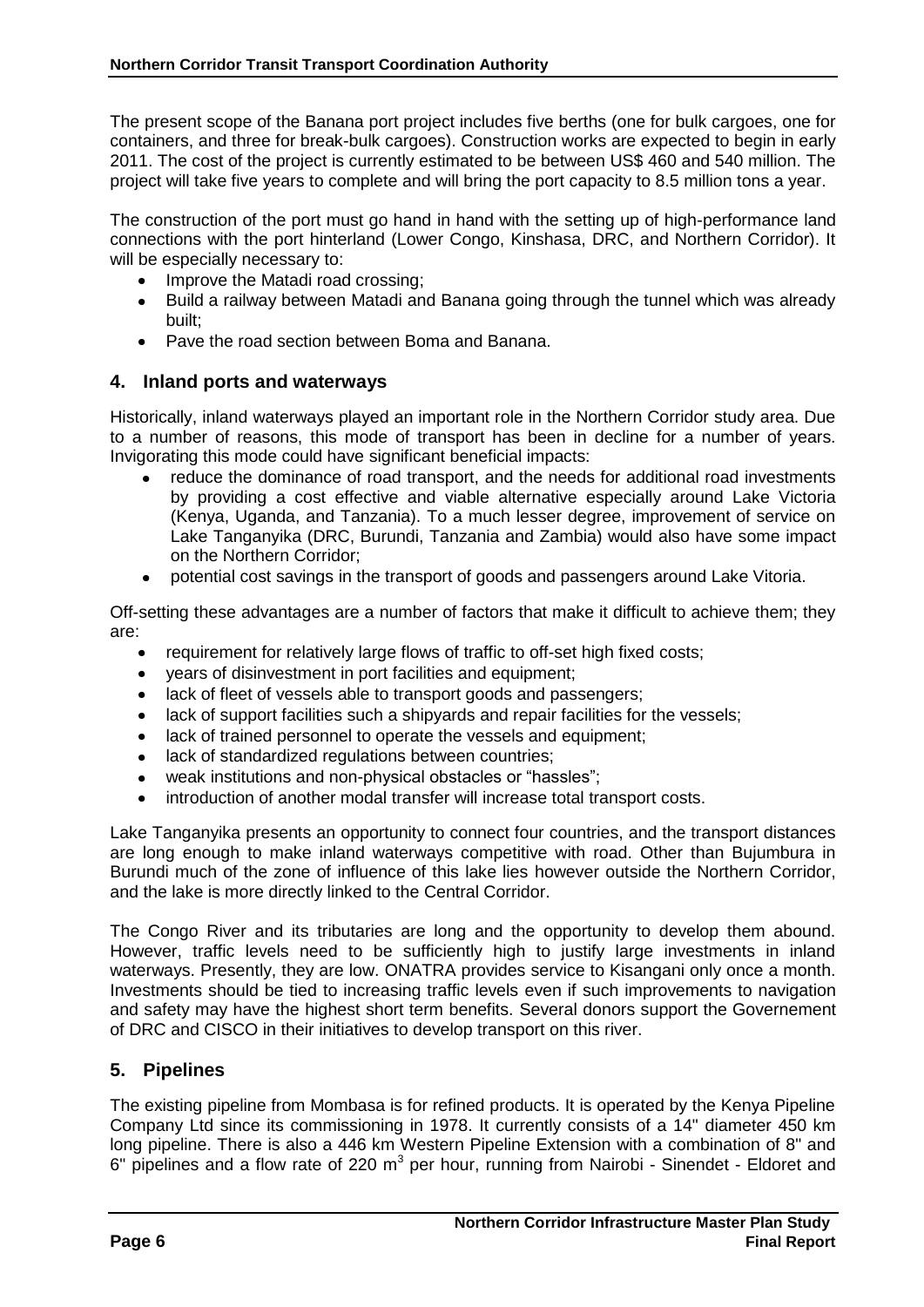Sinendet and Kisumu, commissioned in 1994. The present network carries about 4 million  $m^3$  a year, or equivalent to 3.2 million tons of refined petroleum products. Mombasa and Nairobi section carries about 60% of this total volume.

A pipeline project between Eldoret and Kampala was planned as far back as 2004, but it has been postponed several times. In 2006 a 20-year concession agreement was signed to finance and build the 320 km oil pipeline from Eldoret to Kampala, but no works had started by the end of 2009. The need for this connection is now being questioned because of the wave of recent oil discoveries in the Lake Albert region where a total reserve of two billion barrels has been proven, of which about 40% could be extracted. Crude oil production is expected to start in late  $2011$  – early 2012 at a rate of 10 – 15,000 barrels a day to reach a full production rate of 250,000 barrels a day by 2015.

A refinery will be built in Hoima, Uganda, with an initial capacity of 60,000 barrels a day, eventually increasing to 120,000. It is expected this refinery will begin production in 2014-15. This capacity will leave up to 150,000 barrels a day of crude oil to be exported. This crude oil is "waxy", which means it solidifies below a temperature of 40°C. A heated pipeline would be required to export it, but it is very costly to operate and therefore unlikely to be economical for such volumes. The oil companies considers the most likely option to export it would be rail through the Pakwach to Tororo line and down to Mombasa. However, the Government of Uganda is reluctant to export crude oil and may insist to set production to fit actual demand.

Depending upon the final pattern which will be agreed upon for the distribution of the refined products coming out of this new refinery, it is possible to consider building a new pipeline from Uganda to supply Rwanda, Burundi and the Eastern DRC region with refined products. This project should be the subject of a feasibility study by the company which will develop the refinery, because its viability will depend upon the actual location of the depots to be supplied and of the volumes to be transported.

Southern Sudan currently exports its oil through a 1,600-kilometre pipeline connecting its oilfields to the Red Sea at Port Sudan. Southern Sudan does not wish to continue its dependence on a single pipeline routed to Port Sudan. An oil refinery project with a capacity to process 120,000 barrels of oil per day in Lamu is under consideration, along with a 1,400 km Lamu-to-Juba pipeline. However, much of the oil in South Sudan has high wax content, and so a refinery at the source of the oil may be needed.

International media have recently announced that the Japanese group Toyota-Tsusho Africa with the support of the Japan Bank for International Cooperation (JBIC) has decided to invest 1.5 billion US dollars to build the pipeline for crude oil exports from South Sudan, The pipeline would have a capacity of 450,000 bpd. A second pipeline may also be constructed from the Lamu refinery to Addis Ababa to deliver refined oil products to Ethiopia. A branch pipeline is also being considered to join Lamu to the existing Mombasa-Kampala pipeline to transport oil products to Uganda. If this project materializes, the interest of the projected Lamu – Juba new rail line will be significantly reduced.

#### **6. Intermodal transport and dry ports**

Throughout the Northern Corridor, the lack of intermodal coordination has worked to the competitive advantage of road transport since once a shipment is on a truck, the goods can be delivered to final destination. As a result, transport by rail and inland waterways has declined since both modes depend upon intermodal operations and require a high level of coordination. In addition, large investments in infrastructure and equipment, other than trucks, are needed for both these modes.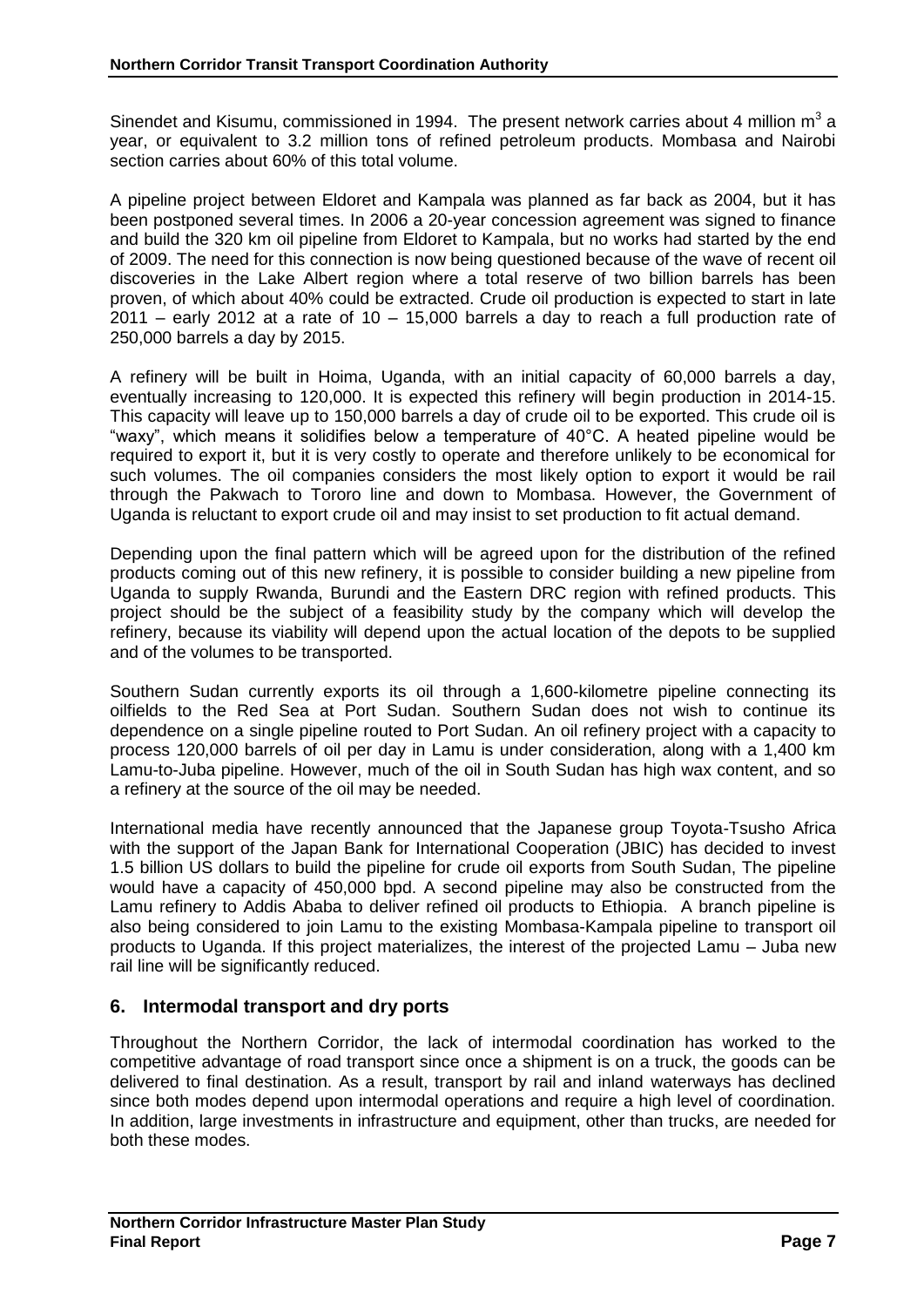Considerable opportunities exist in rail transport to extend container operations. This requires that the rail operator provides competitive quality of service and costs to what road transport offers. In theory, container transport by a combination of rail and road (for the first or last 100 km of the journey) is the most cost effective for more than 500 km long haul, if all the systems are in place. There is definitely an excellent opportunity for a rail shuttle using block trains between Mombasa, or Lamu at a later stage, and Nairobi, Eldoret and Kisumu existing ICD's. The later may be linked to a similar service on Lake Victoria to Port Bell in Uganda.

Dry ports can act as multi-modal and logistics centers and not merely as storage areas for containers as they clear customs. They should complement investments made in other modes of transport – seaports, river and lake ports, roads and railways. Kenya has several of them, but they are not generally well utilized. Dry ports assist in the distribution of goods by handling large volumes of traffic, in facilitating multi-modal movements of goods, and in the provision of a variety of logistic services. All these activities aim to reduce costs and to improve quality of services.

#### **7. Border crossings and non-tariff barriers**

The main objective of the Northern Corridor Transit Agreement is to expedite the movement of goods in international trade (imports and exports) and between countries and in the process, increase economic integration and synergy for the social and economic wellbeing of their citizens.

How successful has the Agreement been in achieving its objective? In the case of imports, growth has been quite impressive; in the case of exports, much less so. Demand for imports is relatively inelastic and the customer will "pay any price" to get them. On the other hand, exports from the region are quite price sensitive since they are generally semi or unprocessed commodities that compete in international markets. Transport and other "export" costs need to be as low as possible to sell large quantities of these goods to beat out the competition.

While the cost of transport can be addressed by improvements to infrastructure and to other aspects of the transport systems specified elsewhere in this report, border crossing regime can have a serious impact on it. The border crossings are means of capturing revenue for the Northern Corridor governments by the control of goods entering and exiting their territory. Revenue is mainly collected from imports, but also on exports in some cases.

Border crossings give inconsistent performance and are bottlenecks in the transport corridor as whole. There are 41 within the study area. Complicating the matter is that some border crossings have a reputation of being more rigorous in processing the paperwork. In this case, truck drivers might seek out one that is less vigorous in applying regulations so the trip route appears to leave the more direct itinerary.

Border crossings require proper infrastructure. The queuing of vehicles as they await clearance requires considerable space that includes:

- 1. paved parking area should be available for them, especially those ones in which the paper work is not properly completed;
- 2. additional lanes are needed to handle the queuing vehicles as the pass through the border.

JICA is providing the regional governments with technical assistance in assessing the customs regime and improving the operation and management of border crossings so that regional norms are more closely aligned to international best practices. This effort is recommending One-Stop Border Posts (OSBP) as a means of improving transit times. It requires changes in the legal frameworks and operations, and that customs officials from both countries work together in processing the paper work in a single facility. Emphasis is to accommodate road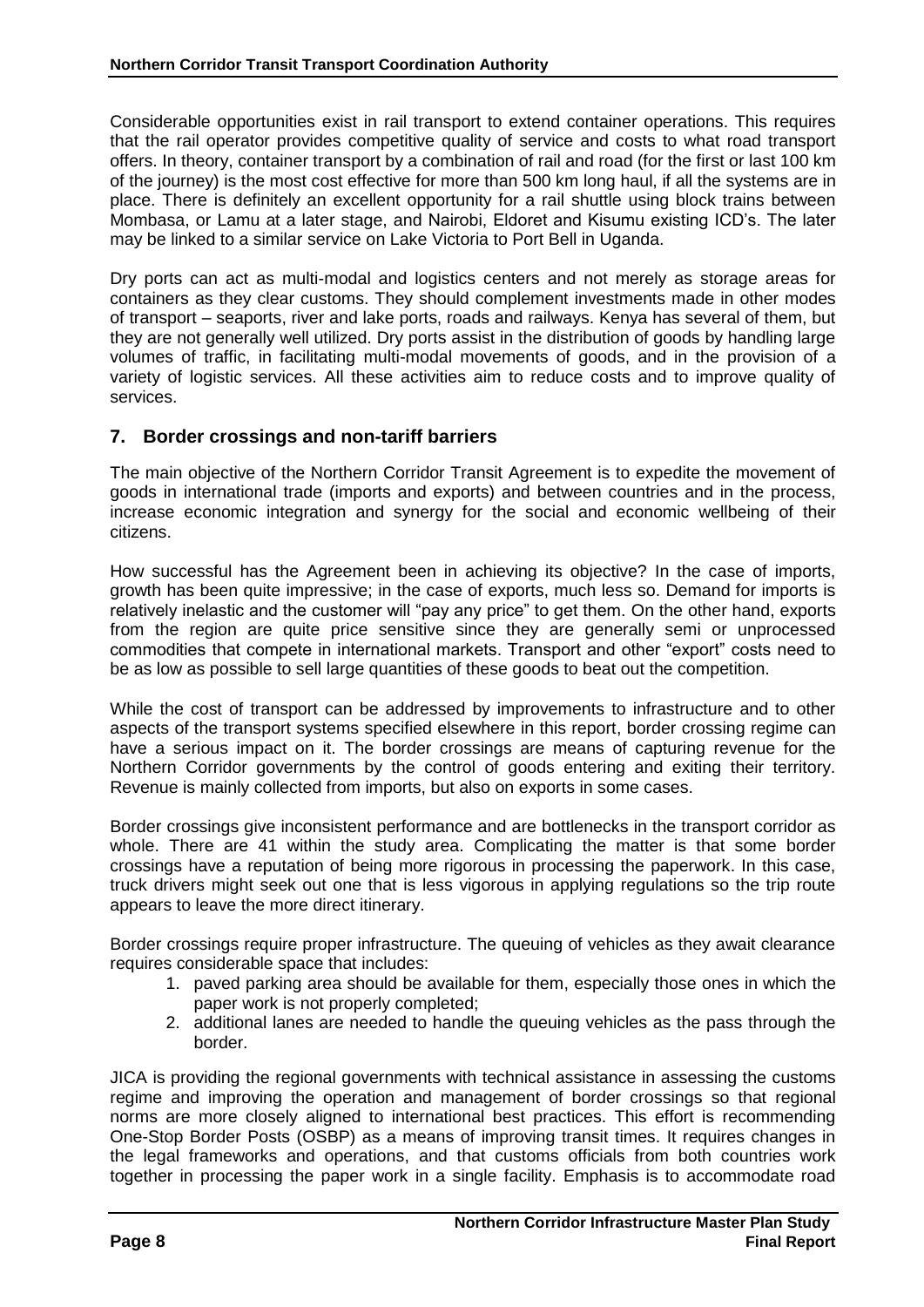transport, but rail transit traffic procedures have to be part of this process. The EAC is planning to implement between 2010 and 2015, a customs area. Having more effective and transparent procedures will facilitate the transition to a free trade area.

The utilization of ICD's for customs clearance may be part of the solution to border crossing problems. If proper rail services are organized as suggested above, customs clearance may be done at once by the concerned countries at the level of these ICD's.

Between Mombasa and the Uganda border there are seven weigh stations to control vehicle loads. In Uganda, there are three. To transit between Mombasa and Rwanda, a truck must stop at 10 weigh stations. This high number seems excessive with several stations located quite close to each other. So many are probably non-productive in terms of controlling overloading.

According to one study<sup>2</sup>, whose main purpose was to show the impact of Non-Tariff Barriers on the high cost of transporting goods to and from Rwanda via the Northern Corridor, weigh stations appeared to be the main source of unofficial payments and charges, which are referred to in that study as "bribes". The amounts collected are nearly 25% of the transport cost (\$4,300).

#### **8. Summary**

The above analysis of transport supply showed that the main infrastructure issues in the Northern Corridor area were related to the lack of space and other physical constraints to extend the port of Mombasa facilities, and to the poor and still deteriorating level of service of the railways linking the port of Mombasa and Kampala. These issues were identified by the Government of Kenya and Uganda for some time and decisions were made to :

- Develop a new port in Lamu, about 300 km north of Mombasa; and
- Build a standard gauge railway to replace the existing one.

Feasibility studies were commissioned for these two major projects at about the same time as the present master plan study and were unfortunately not completed at the time of finalizing this report. Since there was no reason to do as part of this master plan study a pre-feasibility study which would have been superseded shortly after its completion, the Consultant conservatively defined the way these two projects could be implemented taking into account the other existing infrastructures and transport systems, as well as the time needed to implement these two very large and costly projects.

The recommended master plan therefore includes a plan of actions and investments until year 2030, with the option of having one of the above rail and port projects beginning operation sometime after 2020. These actions were carefully selected to avoid unnecessary investments while making all the ones which are necessary to ensure the fluidity of fast growing traffic flows on the Northern Corridor from now until 2030.

#### **NORTHERN CORRIDOR INFRASTRUCTURE MASTER PLAN**

The content of the Northern Corridor infrastructure master plan is described below. It includes 38 projects and actions which are the subject of detailed project sheets.

#### **1. Roads**

Road transport is the dominant mode of transport in the Northern Corridor. Due to the improved efficiency of this mode, it has seen rapid growth of traffic and has resulted in the congestion of some sections along the Northern Corridor main arterial or trunk road. Eleven major road projects are recommended for the master plan, seven of which involving improvements the main

 $\overline{a}$ <sup>2</sup> Assessment of Non-Tariff Barriers (NTB) along the Northern and Central Corridors, 2008, Private Sector Federation, Rwanda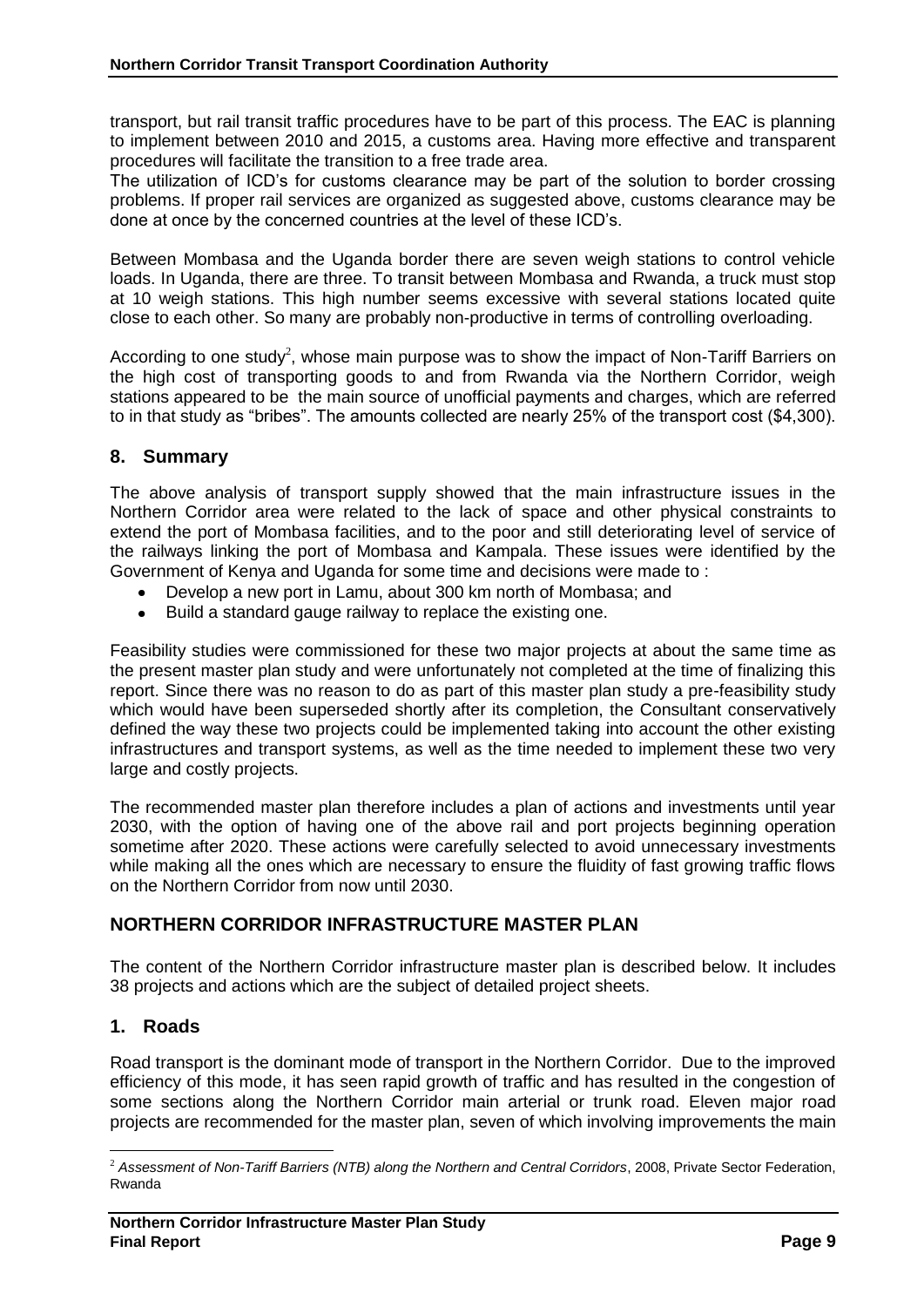arterial corridor road. All seven projects address capacity issues that are likely to decrease its efficiency and stall regional economic integration, they are:

- 1. Capacity expansion of the access road to the port of Mombasa. The first 10 kilometers of the main arterial road is highly congested and infringes on the circulation of urban traffic of the city of Mombasa.
- 2. The Eldoret Bypass project the length of which is 30 kilometers, aims at providing speedy access around its urban center. Presently, as the road traverses the city, it is quite congested and it can take several hours to travel 30 or more kilometers.
- 3. Rehabilitation and widening the Northern Corridor arterial road in Rwanda and Burundi over 334 kilometers will standardize the cross section of the road throughout the corridor to a 7 m width and will improve operating speeds and road safety.
- 4. Upgrading of Kigali road crossing by dualizing the entrance road over a length of 11 km will resolve the congestion problems which prevail at this level.
- 5. A multi-year program to construct climbing lanes between Mombasa and Malaba will improve road transport efficiency by lowering vehicle operating costs, reducing travel times for lighter vehicles and improving safety. An initial assessment indicates that 170 kilometers will need climbing lanes over a 15 years period.
- 6. Due to the ever increasing growth of traffic, sections of the Northern Corridor main arterial road will need increased capacity by the provision of two lanes in both directions:
	- Dualization of the Nairobi to Nakuru section (148 kilometers) by 2020. This project needs to be coordinated with the climbing lane program.
	- Dualization of the Jinja to Kampala section (118 kilometers) by 2017.

In addition, an important and complementary project that is on-going is the construction of the bypass around Nairobi.

All the above capacity improvement projects which are recommended for implementation beyond 2020 will have to be reviewed when the railway improvement program will be completed because this program may trigger a radical change in the modal split which may eliminate the need for some of the road capacity increase projects.

To the above are added two connector road projects:

- 1. The upgrading and paving the Kasindi to Kisangani road (595 kilometers) in the DRC which will improve the connectivity between this country and all the other members of the NCTA.
- 2. Connecting South Sudan to the Northern Corridor has taken on a priority and this is being done through on-going projects linking Juba to Nimule and on to Kampala. An alternative road connection to the Northern Corridor is through Kenya with two components:
	- Upgrading and paving the Juba to Nadapal (Kenya border) road for 342 kilometers.  $\bullet$
	- Rehabilitating the Eldoret to Lokichogio road to the South Sudan (Nadapal) Kenya border for 600 kilometers.

As an 11<sup>th</sup> project, a feasibility study is proposed for the section of the EAC promoted port corridor road between Mombasa and Lamu along a potential, and possibly environmentally sensitive, new alignment.

All these road projects are shown on the map here-after.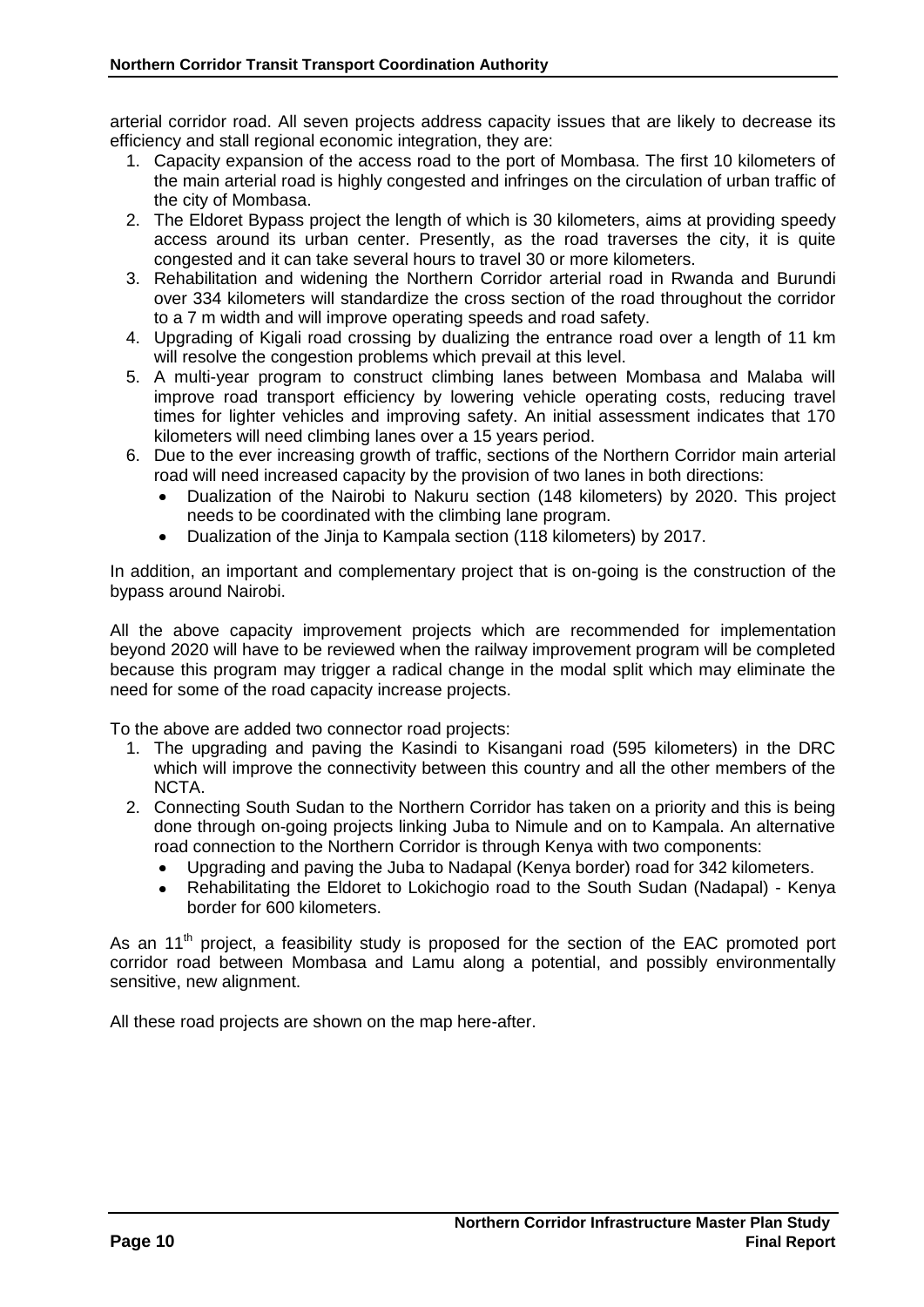

#### **Summary of road projects recommended for the Master Plan**

#### **2. Railways**

The success of the road transport is contrasted by the continued decline in rail transport. The regional decision makers believe that this historic trend needs to stop and to reverse itself so that rail can carry a larger percentage of the Northern Corridor traffic in the future. The NCIMP Consultant agrees with this sentiment which is quite in line with present transport policies which worldwide, tend to encourage the development of non-road modes of transport in order to save on energy and increase environmental sustainability.

Two strategies that will allow this change to happen are in play:

- 1. Privatization of the operation of the Mombasa to Kampala mainline and branch line between Nakuru and Kisumu by the Governments of Kenya and Uganda and the concessionaire, Rift Valley Railways (RVR), and
- 2. Conversion of the existing railway from a meter gauge network to a standard gauge along an improved new alignment which would increase the capacity and performance of the railway system and allow it to compete with road transport along this corridor.

Privatization took place in 2006 and has not been considered successful because of the financial and technical weaknesses of RVR. However, the ownership of RVR was recently restructured and RVR agreed to make critical investments in the rail network and is now in the process of implementing a Turnaround Plan.

Off-setting the less than satisfactory results from privatization, the Governments of Kenya and Uganda have undertaken a feasibility study to develop a standard gauge railway with high geometric standards between Mombasa and Kampala. The results of this study are not available at the time of completion of this report, so that the Infrastructure Master Plan cannot reflect its recommendations. If the results are positive, there are a number of issues that will have to be resolved. Among them are:

- 1. What to do with the meter gauge railway and with its private operator, RVR ?
- 2. Where will the governments find the funding needed to implement this project which could cost in the order of magnitude of US\$ 4.5 billion?
- 3. If only a portion of the funding is found, what is a realistic completion and transition schedule?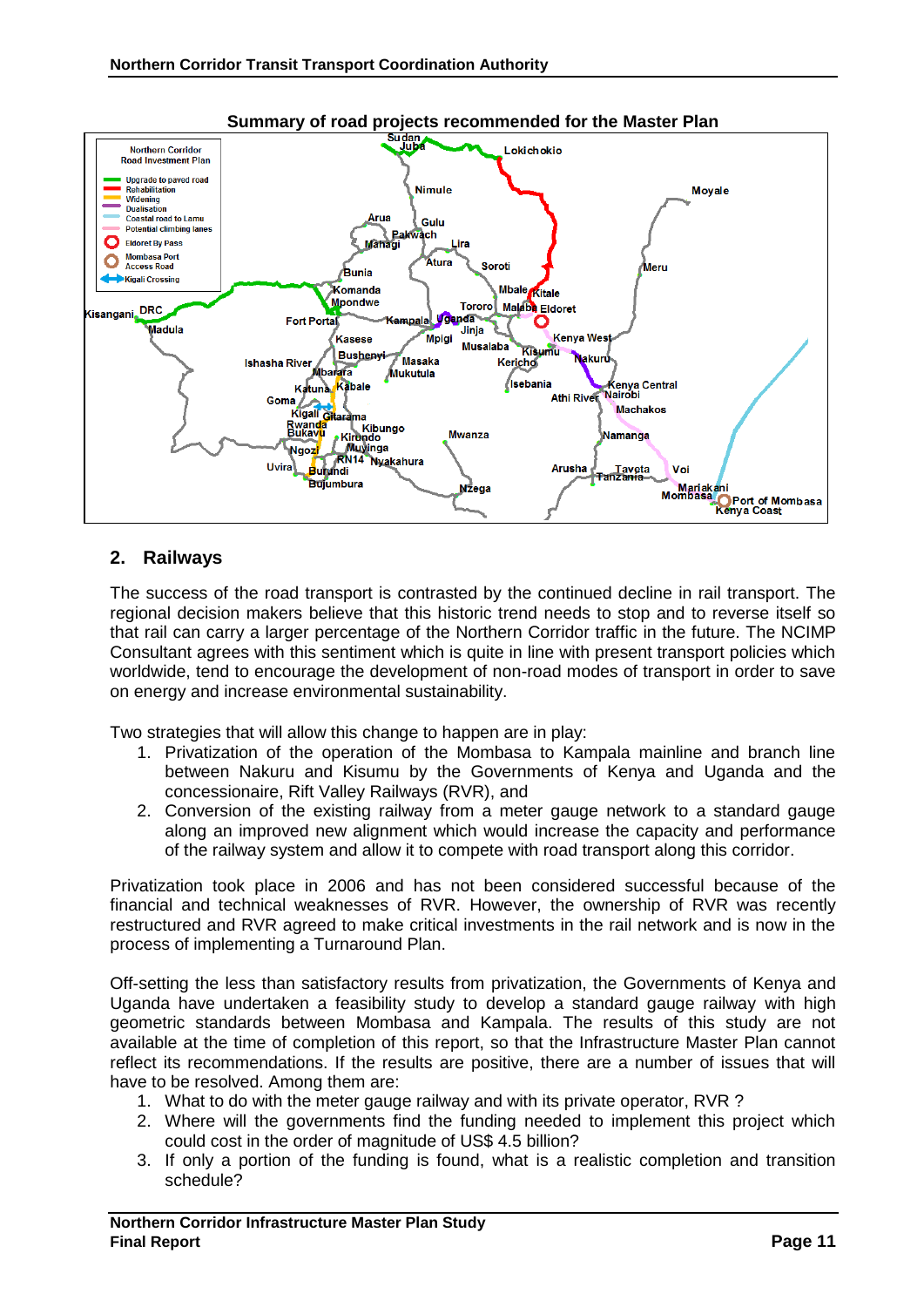The Infrastructure Master Plan has focused its attention on the existing meter gauge railway network for two reasons:

- 1. Uncertainty regarding the standard gauge rail project as indicated above;
- 2. Even if the standard gauge project is implemented in part or eventually completely, the meter gauge railway will need to operate at least until the new railway becomes fully operational which is unlikely to happen before 2020.

If the meter gauge line is to remain in operation for some time, it will need to be brought to a condition of a state of good repair. This will require rehabilitating and even upgrading lengthy sections of the existing mainline track and structures over a period of years to allow the operation of a single train from Mombasa to Kampala. The cost of this program is estimated to be in the order of US\$ 788 million.

Likewise, rolling stock and locomotives inherited by RVR will need to be rehabilitated and new ones acquired. To facilitate this process of revitalizing its rolling stock, RVR should allow larger shippers to purchase equipment that best serves their needs, and in return, it would provide them with preferential services at lower costs.

Presently, rail traffic has to transit through downtown Nairobi. Similar to the Nairobi road bypass for the Northern Corridor arterial road which is now being constructed, the railway should also bypass the downtown area of Nairobi. The Nairobi Railway Bypass project is under study by Kenya Railways.

Because the condition of the rail network has deteriorated and traffic has declined, two branch lines in Uganda were closed in the late nineteen nineties. Feasibility studies are underway to reopen them. They are :

- **Tororo to Packwach line:** The feasibility study for the reopening of this line was recently completed. Its potential traffic, over 90 percent, is dependent upon the shipment of the newly discovered waxy crude oil from the Lake Albert region. The study found that upgrading the existing meter gauge line was most cost effective. This feasibility study only looked at shipment of this product as far as Tororo, but the entire meter gauge line to Mombasa would actually have to be improved. To the knowledge of the NCIMP Consultant, the alternative of a heated pipeline has not been evaluated.
- **Kampala to Kasese line:** The feasibility study of this line is being prepared. This line through a short branch line connects to a cement plant and brings the railway network close to both the Rwanda and DRC borders.

Besides these two projects under review, there are a number of longer term railway projects that would extend the railway network into neighboring countries and depend upon the outcome and implementation of all the above projects. They include:

- Railway extension from Pakwach to Kisangani (1,067 kilometers) which goes through some environmentally sensitive areas.
- Railway extension from Kasese to Kisangani (about 1,200 km).

Either one of these two projects could be implemented and will depend upon which of the railheads, Pakwach or Kasese, is operational and on a feasibility study to be carried out to estimate the traffic potential.

- Railway extension from Gulu (station on the Tororo to Pakwach line) to Juba for a distance of 261 kilometers. This appears to be the more cost effective alignment to Juba.
- New standard gauge railway line from Juba to Lamu via Lokichokio (1,600 kilometers). Presently the traffic levels appear to be too low, especially if a pipeline is built to handle oil products, but this project is part of the on-going Lamu Corridor Feasibility study.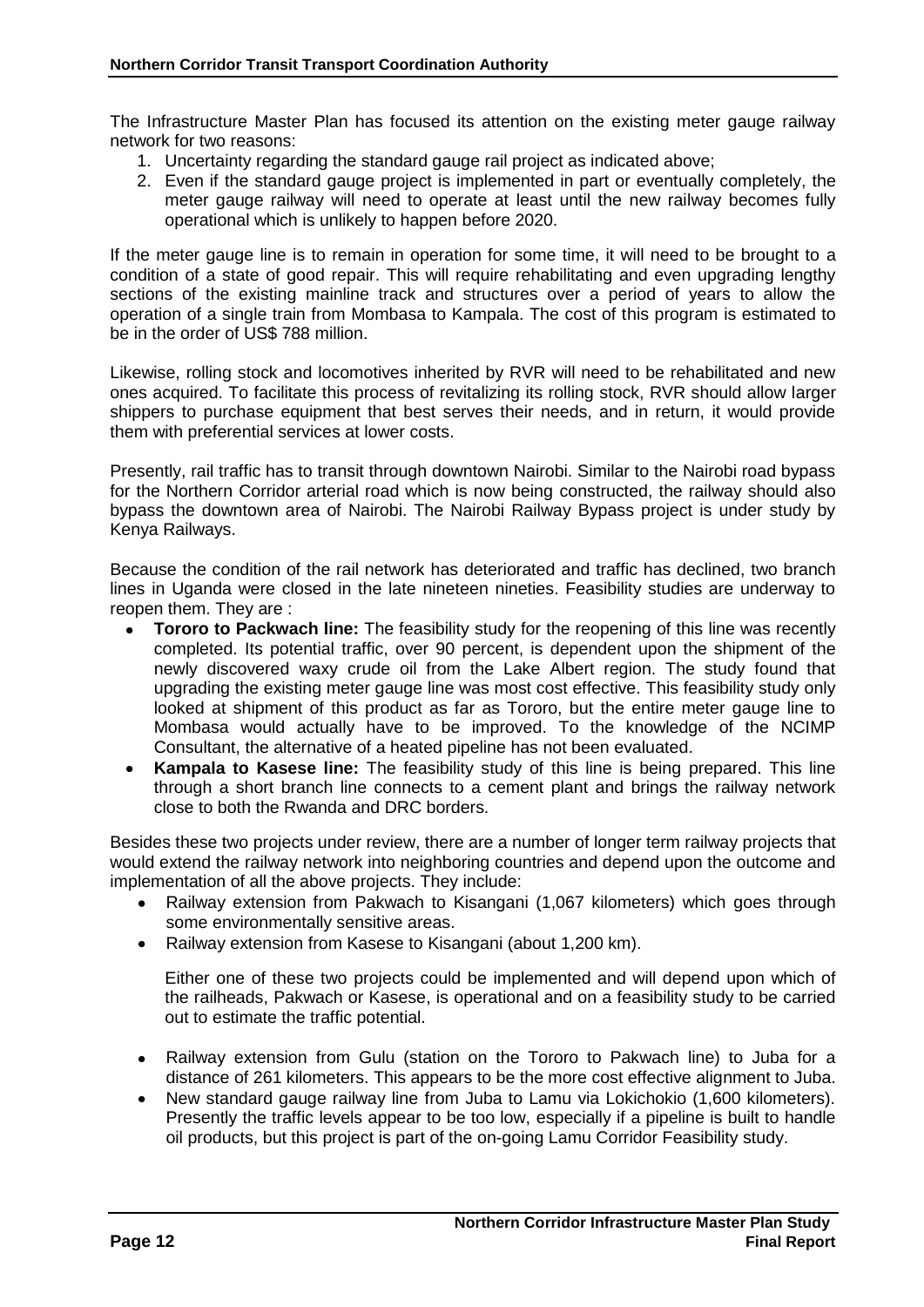#### **3. Seaports**

The principal seaport serving the Northern Corridor is the **port of Mombasa**. As the port is configured, it will run out of space before 2030 and new facilities need to be built to accommodate the rapid growth of foreign trade through the Northern Corridor. The growth of seaborne traffic has been most rapid in containers. To accommodate future growth, the first phase of the Kipevu West container terminal with two berths is planned to be operational by 2015. It is in an advanced stage of preparation, feasibility study and designs are completed and the funding assured. When fully developed, this facility will have five berths and be able to handle up to 1.2 million containers per year. The next two phases of the project are planned through 2025/27. Completion will depend on the growth of traffic.

Of concern is the ability to have sufficient back up space to stack and store the containers, this problem has been addressed by building an offsite Inland Container Terminal (ICT). Access to this new container terminal is identified as a multimodal project since it is planned to accommodate both rail and roadway traffic and provide better access to the ICTs.

Furthermore, two new ports are being considered for the Northern Corridor: the port of Banana in DRC and the port of Lamu in Kenya.

The **port of Banana** is located close to the mouth of the Congo River on the Atlantic Ocean. The feasibility study for its development is completed and envisions that this port will serve as the principal port for the DRC ocean going foreign trade and as a consequence, it will be the Northern Corridor anchor point on the Atlantic Ocean.

Before the port and its land access are completed, it has been decided to set a floating dock in Banana. Its function will be to assist in transferring cargoes from large ocean going ships to barges which could be unloaded/loaded at the Matadi or Boma existing facilities. This way of doing will not require the improvement of the port land access before the completion of the construction works.

The **port of Lamu** which is subject of an on-going feasibility study is located north of Mombasa along the Kenyan coastline. As indicated above there is concern that the port of Mombasa is running out of space to expand and the access channel to the harbor is seen as a long term constraint to serving larger vessels. The port of Lamu is a green field project and would be able to overcome the perceived short comings of the port of Mombasa. The port of Lamu will also serve as a development pole for the underdeveloped north eastern region of Kenya and as an anchor point for a second corridor (the Lamu Corridor) serving South Sudan and Ethiopia. In this respect, an oil terminal is planned in the near future. It will handle exports of crude oil from South Sudan through a pipeline for which funding is already available. This project should be built and operated by the private sector.

Developing the port of Lamu is costly, it should therefore be done in close collaboration with the implementation of projects at Mombasa in order to avoid overbuilding port capacity in Kenya.

#### **4. Inland Waterways**

Like railways, this mode of transport has seen a decline in traffic and is now underutilized. The Infrastructure Master Plan recommends revitalizing this mode of transport and provides the opportunity to have the private sector play a relatively large role in its renewal.

Lake Victoria is located at the convergence of the Central and Northern Corridors and could play an important role in the development of the region. The revitalization of transport on Lake Victoria should begin with a thorough understanding of the opportunities available and the options to develop them. Operation of transport services should be in the hands of the private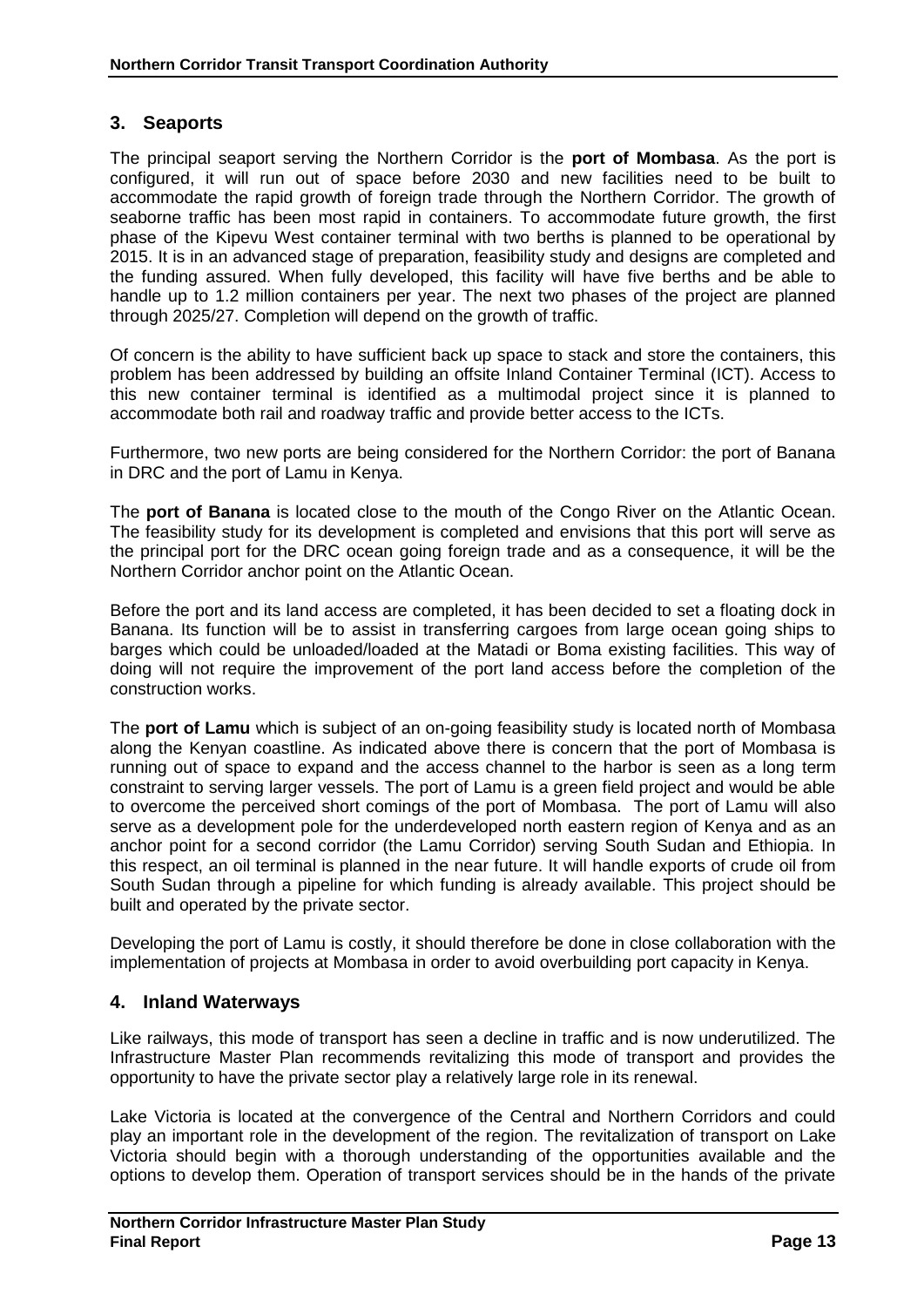sector. Constraints to international shipments should be removed and introduction of new services such as tug and barge tows should be considered. As a first step, an assessment and feasibility study should be undertaken which would identify how the revitalization of lake transport could take place and by clearly defining the roles of the public and private sectors.

The Kagera River flows into Lake Victoria. If navigation on this river could be developed, it would increase the hinterland of the lake and would connect Rwanda to the lake transport system. Navigational improvements to the Kagera River are proposed pending the results of an on-going feasibility study.

Navigational improvements on the Congo River are highly desirable because the river provides access to a large portion of the DRC, as follows:

- Multi-modal connectivity to the discontinuous road and railway DRC networks;  $\bullet$
- It will provide connectivity to the main foreign trade port planned for the DRC at Banana;
- If properly developed and managed, river transport is cost effective.

Much work needs to be done to rehabilitate and upgrade the river system to make it key to the future economic development of DRC. The issues involved are well known: lack of maintenance, low traffic volumes, high costs, poor safety, and etc… The first phase of a long term program to improve navigation on the river is proposed. The role of the private sector must be given greater importance in the provision of transport services and the existing government agencies must become asset managers and not operators of transport infrastructure and equipment.

The master plan recommends the rehabilitation of the Kisangani port facilities and equipment.

#### **5. Pipelines**

Pipelines for crude oil and refined products are part of an industrial process, and are built and financed by the petroleum companies themselves. The government's role is to ensure that the companies and the pipelines satisfy regulatory requirements including issues of competition, safety and the environment. Crude oil pipelines will play a greater role as oil is discovered and produced within the region.

Recent discoveries of oil in the region around Lake Albert present a transport dilemma for the oil companies because of the viscous waxy oil that needs to be heated if it is to be transported by rail wagon or pipeline. Presently, the shipment of crude from this region, if any, is likely to be done by rail. However, this will be a costly undertaking and even a heated pipeline might be viable. As a consequence, the oil will have to be refined near its source. Product pipelines could be used to transport the different fuels to Kampala and distributed south to Rwanda and Burundi, as well as to Eldoret in Kenya where it would connect to the existing pipeline network.

#### **6. Border Crossings**

The transport of goods is held up at border crossings, these delays increase the cost of transport and inventory costs. Efforts have been underway to improve the efficiency of border crossing with One Stop Border Posts (OSBP). Establishing the infrastructure for five OSBP located within the Northern Corridor is proposed as a two phase program.

#### **7. Institutional Strengthening**

Many of the projects proposed include a component for institutional strengthening. Greater and greater reliance is being placed on the private sector to undertake projects on a PPP basis. To facilitate this effort, having common procedures and regulations among the NCTA countries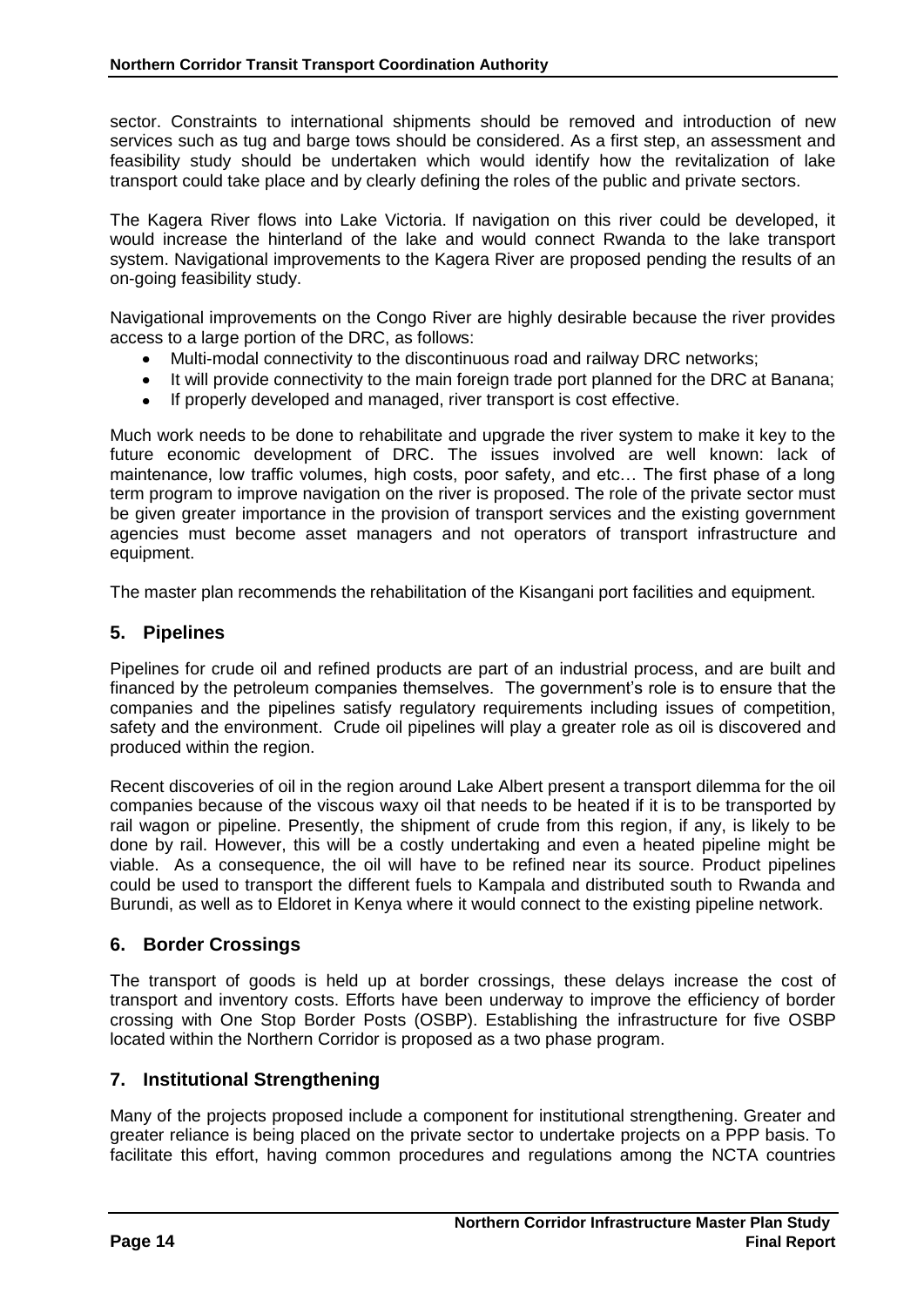would facilitate preparing and tendering PPP projects. Technical assistance is proposed to align legal and regulatory processes to facilitate the implementation of PPP projects.

#### **8. Project Priorities**

Project priorities are ascribed to each project based upon: 1) the transport problem that the project is addressing such as lack of capacity to handle traffic, or have an EIRR of more than 12%, and 2) the level of project preparation. For instance, the container terminal requirements at the port of Mombasa and implementation of the port Master Plan are given a high priority because they easily satisfy these criteria.

In terms of road projects, the access to the port of Mombasa, Eldoret Bypass and the rehabilitation of the Eldoret to Lokichogio Road to the South Sudan border are given high priority. For the rail projects, achieving a state of good repair for Mombasa to Kampala railway infrastructure is given priority. Most other railway projects are given medium to low priority. The port of Banana is given a high priority, and a medium priority is given to the Lamu project pending on the outcome of ongoing feasibility studies and the decision to build the crude oil pipeline from South Sudan. Revitalization of the transport on Lake Victoria is given a high priority since transport on the lake has been neglected and the overall cost of the program is not likely to be high. Similarly, navigational improvements on the Congo River and the rehabilitation of the Kisangani port facilities are given high priority since making this a cost effective mode of transport is critical to the economic development of much of the DRC.

#### **9. Project Costs**

The table here-after summarizes the costs of the 38 projects recommended in the Northern Corridor Infrastructure master plan.

| <b>Mode</b>                 | <b>Total</b>   | 2011/15        | 2016/20 | 2021/30 |  |  |  |  |  |  |  |
|-----------------------------|----------------|----------------|---------|---------|--|--|--|--|--|--|--|
| Road                        | 1,995          | 825            | 1,161   | 9       |  |  |  |  |  |  |  |
| Railway meter gauge         | 788            | 292            | 455     | 41      |  |  |  |  |  |  |  |
| Port of Mombasa             | 900            | 600            | 0       | 300     |  |  |  |  |  |  |  |
| <b>Other Ports</b>          | 593            | 233            | 360     |         |  |  |  |  |  |  |  |
| Inland waterways            | 90             | 90             |         |         |  |  |  |  |  |  |  |
| <b>Pipelines</b>            | ۰              |                |         |         |  |  |  |  |  |  |  |
| Multimodal                  | 41             | 21             | 20      |         |  |  |  |  |  |  |  |
| Border crossing             | 18             | 12             | 6       |         |  |  |  |  |  |  |  |
| Institutional Strengthening | $\overline{2}$ | $\overline{2}$ |         |         |  |  |  |  |  |  |  |
| <b>Total</b>                | 4,427          | 2,075          | 2,002   | 350     |  |  |  |  |  |  |  |

**Northern Corridor Master Plan program cost in million US\$ by period**

Not surprisingly, nearly half the investments (US\$ 2.1 billion) are planned to be implemented during the period 2011 to 2015. In the second period, this amount drops just a little to US\$ 2.0 billion and the balance is in the last ten years. This points to the need to update the study periodically in order to appraise of the progress made, the growth of demand for transport services and new developments in the region not contemplated in the present master plan. The detailed Investment and Action Plan is given by project in the table which follows.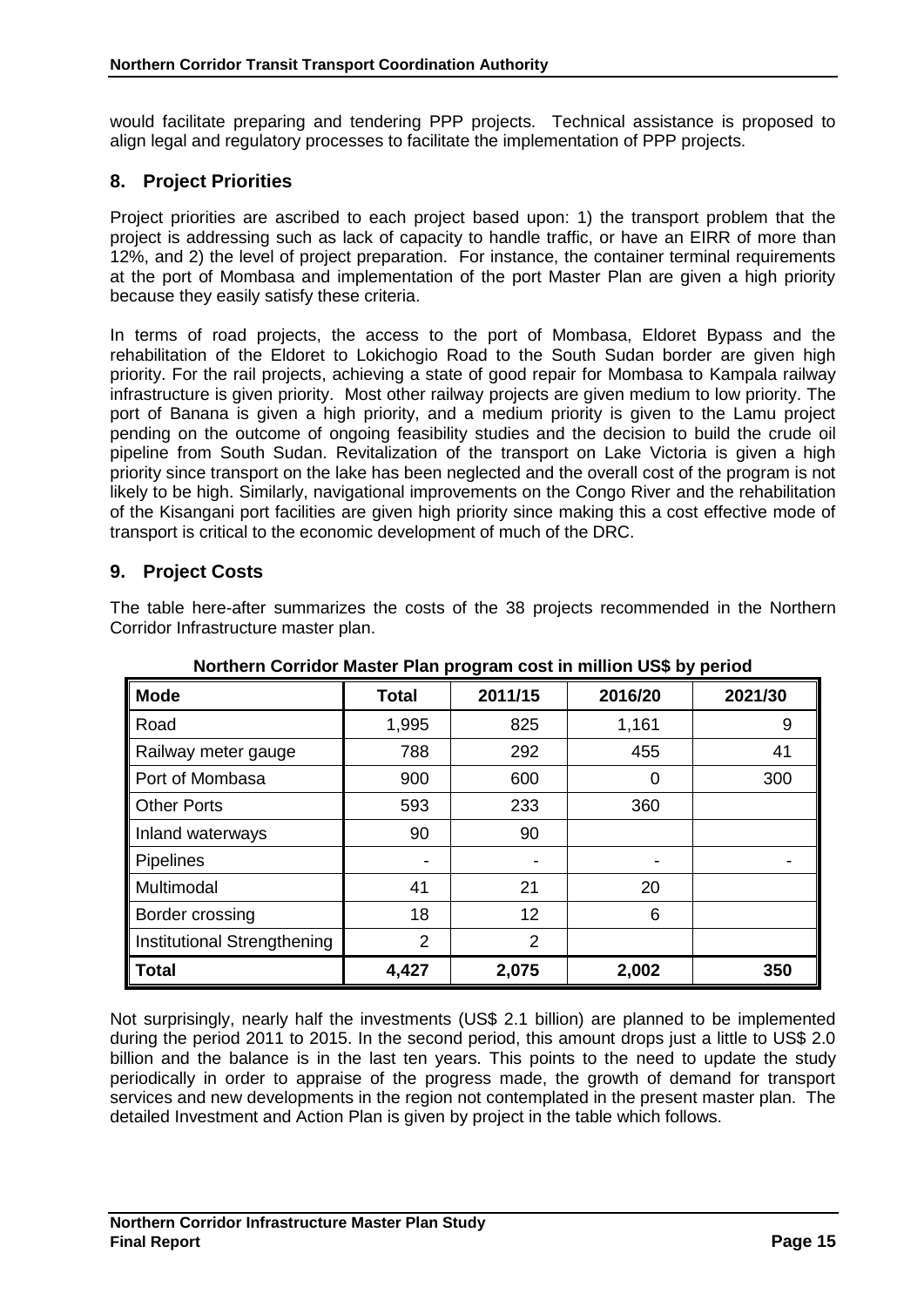|        |                                                                                                                      |                                                                                                                                                                                                                                                                                           |          |                         | <b>Priority</b>                    |                                 |                                       | 2011 to 2015                                     |                 | 2016 to 2020          |                 |                       | 2021 to 2030    |
|--------|----------------------------------------------------------------------------------------------------------------------|-------------------------------------------------------------------------------------------------------------------------------------------------------------------------------------------------------------------------------------------------------------------------------------------|----------|-------------------------|------------------------------------|---------------------------------|---------------------------------------|--------------------------------------------------|-----------------|-----------------------|-----------------|-----------------------|-----------------|
| No.    | <b>Project Name</b>                                                                                                  | <b>Project Description / Purpose / Status</b>                                                                                                                                                                                                                                             | Location | Cost<br>US\$<br>million | (High,<br>Medium.<br>Low &<br>TBD) | <b>Present</b><br><b>Status</b> | <b>Financing</b><br>Arrange-<br>ments | <b>Action</b>                                    | Invest-<br>ment | <b>Action</b>         | Invest-<br>ment | <b>Action</b>         | Invest-<br>ment |
| $R-1$  |                                                                                                                      | Access Road to the Port of Build a 4-lane access road to the Port of Mombasa including a grade Kenya                                                                                                                                                                                      |          | $+/-$ 18                | н                                  | Part                            | of KPA<br>and                         | Construct                                        | 18              |                       |                 |                       |                 |
|        | Mombasa                                                                                                              | separated interchange at a roundabout for a total length of 10 km.                                                                                                                                                                                                                        |          |                         |                                    | <b>KPA</b><br><b>Master</b>     | <b>KURA</b>                           | the project                                      |                 |                       |                 |                       |                 |
| $R-2$  | <b>Eldoret Bypass</b>                                                                                                | Build a bypass south of the city, to reduce congestion, operating Kenya<br>costs and travel time and improve safety. Costs do not include land<br>acquistion                                                                                                                              |          | $+/-$ 67                | н                                  | <b>New</b>                      | Govt<br>Kenya                         | of Feasibility &<br>land<br>acquisiton           | $\overline{2}$  | Construct<br>bypass   | 65              |                       |                 |
| $R-3$  | Eldoret to Lokichogio                                                                                                | Rehabilitation and in certain sections upgrade Route A1 between Kenya<br>Eldoret and South Sudan border via Lokichogio in NW Kenya over an<br>estimated distance of 600km                                                                                                                 |          | $+/-$ 400               | н                                  | <b>New</b>                      | IFI to<br>be<br>identified            | Design and<br>construct<br>the project           | 400             | Construct<br>road     |                 |                       |                 |
| $R-4$  | Upgrade the Juba to<br>Nadapal Road                                                                                  | Upgrade existing gravel road from Juba to South Sudan - Kenya South<br>Border from a 6m wide cross section to a paved road with a 9m Sudan<br>roadway section. Road begins at the intersection of route A43 (Juba to<br>Numile road) about 30 km south of Juba for a disttance of 342km   |          | $+/-$ 310               | M                                  | <b>New</b>                      | <b>SETIDP</b><br>Phase 2              | Design and<br>construct<br>the project           | 310             |                       |                 |                       |                 |
| $R-5$  | Upgrade the Kasindi to<br>Kisangani                                                                                  | Upgrade the exiting gravel to a paved road from Kasindi on the DRC-Uganda,<br>Uganda border to Kasingani passing through Mambasa and Beni to DRC<br>international standards. Total length of the project is 595km.                                                                        |          | $+/-$<br>438            | т.                                 | <b>New</b>                      | <b>IFI</b><br>to<br>be<br>identified  | Feasibility<br>studv                             | 4               | Design &<br>construct | 434             |                       |                 |
| $R-6$  | Widening of the NC main<br>arterial or trunk road in<br>Rwanda and Burundi                                           | Rehabilitate and upgrade by widening the NC main arterial or trunk Rwanda.<br>road in Rwanda and Burundi to a roadway section of 10m (2x3.5m Burundi<br>paved lanes and 2x1.5m paved shoulders). Estimated length of the<br>project is 334km.                                             |          | 300<br>$+/-$            | M                                  | <b>New</b>                      | $IFI$ to<br>be<br>identified          | Feasibility<br>study and<br>design               | 50              | Continue<br>program   | 250             |                       |                 |
| $R-7$  | Upgrade of Kigali crossing                                                                                           | Upgrade to double carriageway standard of a 11 km long section at Rwanda<br>the entrance of Kigali                                                                                                                                                                                        |          | $+/-$<br>-25            | M                                  | <b>New</b>                      | $IFI$ to<br>be<br>identified          | Feasibility<br>study and<br>design               | $\overline{2}$  | Construct<br>project  | 23              |                       |                 |
| $R-8$  | Program to construct<br>climbing lanes along the<br>NC main arterial or trunk<br>road between Mombasa<br>and Malaba. | The program consists of projects to construct climbing lanes along the Kenya<br>NC main arterial or trunk road between Mombasa and Malaba. In the<br>initial assessment prepared by the NCIMP Consultant, the total length<br>of the program is 170 km to be built between 2011 and 2025. |          | 81<br>$+/-$             | M                                  | <b>New</b>                      | IFI to<br>be<br>identified            | Feasibility<br>study,<br>design and<br>construct | 30              | Design &<br>construct | 42              | Design &<br>construct | 9               |
| $R-9$  | Dualization of the Nairobi<br>to Nakuru section of the<br>NC main arterial or trunk<br>road                          | Dualization of the Nairobi to Nakuru section of the NC main arterial or<br>trunk road involves the construction of 2 lanes in each direction for<br>approaximately 148k. This project needs to be coordinated with the<br>program to build climbing lanes.                                | Kenya    | 190<br>$+/-$            | $\mathbf{I}$                       | <b>New</b>                      | IFI to<br>be<br>identified            | Feasibility<br>study and<br>design               | 4               | Construct<br>project  | 186             |                       |                 |
| $R-10$ | Dualization of the Jinja to<br>Kampala section of the NC<br>main arterial or trunk road                              | Dualization of the Jinja and Kampala section of the NC main arterial or Uganda<br>trunk road involves the construction of 2 lanes in each direction for<br>approaximately 118k.                                                                                                           |          | $+/-$ 165               | $\mathbf{I}$                       | <b>New</b>                      | IFI to<br>be<br>identified            | Feasibility<br>and design                        | 4               | Construct<br>project  | 161             |                       |                 |
| $R-11$ | Port corridor road project                                                                                           | Feasibility and alignment study for the port corridor road between Kenya<br>Lamu and Mombasa with an estimated distance 320km.                                                                                                                                                            |          | -1                      | M                                  | <b>New</b>                      | IFI to<br>be<br>identified            | Complete<br><b>FS</b>                            | -1              | Construct<br>project  | <b>TBD</b>      |                       |                 |
|        |                                                                                                                      | <b>Sub-Total Roads</b>                                                                                                                                                                                                                                                                    |          | 1995                    |                                    |                                 |                                       |                                                  | 825             |                       | 1 1 6 1         |                       | 9               |
|        |                                                                                                                      |                                                                                                                                                                                                                                                                                           |          |                         |                                    |                                 |                                       |                                                  |                 |                       |                 |                       |                 |

#### **Northern Corridor Infrastructure Master Plan – Investment and action plan**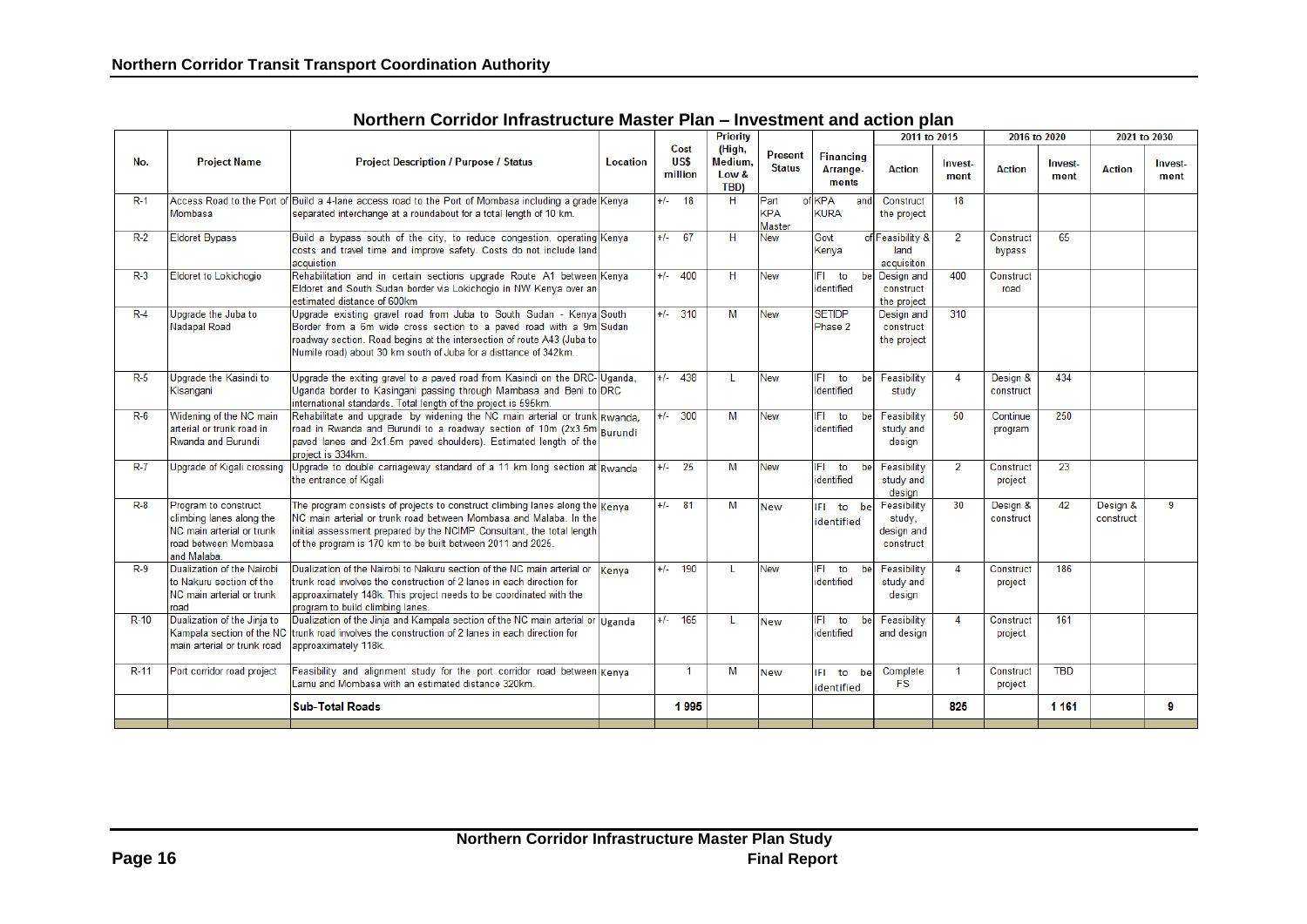#### **Northern Corridor Transit Transport Coordination Authority**

|             |                                                                                                                              |                                                                                                                                                                                                                                                                                                                                                                                                                                                                                                                                                                                                                                                                                                                                                                                                                                                                                                                                    |                           |                         | <b>Priority</b>                    |                                                                                                                                                                                |                                                                                                                                                                                           | 2011 to 2015                                                                             |                                                        | 2016 to 2020                                   |                 |                                               | 2021 to 2030    |
|-------------|------------------------------------------------------------------------------------------------------------------------------|------------------------------------------------------------------------------------------------------------------------------------------------------------------------------------------------------------------------------------------------------------------------------------------------------------------------------------------------------------------------------------------------------------------------------------------------------------------------------------------------------------------------------------------------------------------------------------------------------------------------------------------------------------------------------------------------------------------------------------------------------------------------------------------------------------------------------------------------------------------------------------------------------------------------------------|---------------------------|-------------------------|------------------------------------|--------------------------------------------------------------------------------------------------------------------------------------------------------------------------------|-------------------------------------------------------------------------------------------------------------------------------------------------------------------------------------------|------------------------------------------------------------------------------------------|--------------------------------------------------------|------------------------------------------------|-----------------|-----------------------------------------------|-----------------|
| No.         | <b>Project Name</b>                                                                                                          | <b>Project Description / Purpose / Status</b>                                                                                                                                                                                                                                                                                                                                                                                                                                                                                                                                                                                                                                                                                                                                                                                                                                                                                      | Location                  | Cost<br>US\$<br>million | (High,<br>Medium,<br>Low &<br>TBD) | Present<br><b>Status</b>                                                                                                                                                       | Financing<br>Arrange-<br>ments                                                                                                                                                            | Action                                                                                   | Invest-<br>ment                                        | Action                                         | Invest-<br>ment | Action                                        | Invest-<br>ment |
| <b>RW-1</b> | Mombasa via Nairobi to<br>Meter Gauge Kampala<br>Railway Line - Achieving a<br>state of Good Repair<br>(Infrastructure only) | Phased program of achieving a State of Good Repair for the meter<br>gauge line. The meter gauge will continue to operate until such time<br>as a switch to the standard gauge is necessary. The RVR<br>concessionaire will be responsible for program, but may require<br>financing from IFI and GoK&U.                                                                                                                                                                                                                                                                                                                                                                                                                                                                                                                                                                                                                            | Kenya,<br>Uganda          | $+/-$ 788               | H                                  | Adoption of RVR<br>the<br>Turnaround IFI, and<br>Plan                                                                                                                          | principally,<br>GoK&U                                                                                                                                                                     | Undertake<br>priority<br>projects in<br>Turnaround<br>Plan                               | 292                                                    | Continue<br>mplement-<br>tation of<br>projects | 455             | Continue<br>mplement<br>tation of<br>projects | 41              |
| <b>RW-2</b> | Nairobi Railway Bypass                                                                                                       | By using the right of way already acquired, the Nairobi (Embakasi to<br>Kibera) Bypass Railway project would avoid shipping freight now<br>destined to Nairobi to yards outside the city and avoid using the CBD,<br>and trains with destinations north of Nairobi would avoid the city<br>completely. Its length is estimated to be ~15km. The infrastructure<br>could initially be built to accommodate meter gauge but could be<br>easily upgrade to standard gauge at little additional cost.                                                                                                                                                                                                                                                                                                                                                                                                                                  | Kenya                     | $+/-$<br>36,3           | M                                  | Preliminary<br>design<br>complete                                                                                                                                              | Unknown                                                                                                                                                                                   | Finalize<br>designs and<br>construct                                                     | 36,3                                                   |                                                |                 |                                               |                 |
| $RW-3$      | Railway extension from<br>Tororo to Pakwach                                                                                  | The feasibility study for the reopening of the line from Tororo to<br>Pakwach provides an ambiguous conclusion. The recommendation<br>depends of the traffic on the shipment of over 90% of the traffic on one<br>commodity, crude oil, in tank wagons. Alternatively, the crude could<br>be shipped by pipeline. Three alternatives are evaluated: minimal<br>upgrading of the line, moderate upgrading including some improvement<br>to the alignment, and standard gauge. The moderate upgrading of the<br>meter gauge is the preferred option. A FS to identify the least cost<br>solution should be undertaken by the oil companies. Recent data<br>indicates that the traffic flows might be 1.7 times those in the FS. The<br>study did not consider the improvements needed to the mainline<br>between Tororo and Mombasa. As a consequence, the schedule for<br>RW-1 and 2 might have to be accelerated. See Project P-1. | Uganda                    | 415                     | H/M                                | <b>FS</b><br>completed;<br>however, if<br>project is<br>to be<br>implement-<br>ed the<br>entire<br>railway line finance its<br>to<br>Mombasa<br>will have to<br>be<br>improved | Unknown at<br>this time.<br>RVR now<br>has a<br>concession<br>to operate<br>the rail and<br>will need to<br>improvement<br>s. The oil<br>company<br>would have<br>to play a<br>lead role. | No action<br>taken to<br>identification<br>if crude oil<br>will be<br>shipped by<br>rail |                                                        |                                                |                 |                                               |                 |
| <b>RW-4</b> | Railway extension from<br>Kampala to Kasese                                                                                  | An on-going Feasibility Study to reopen this line is being conducted<br>and should be available in 2011. Three alternatives are being<br>evaluated: minimal upgrading of the line, moderate upgrading including<br>some improvement to the alignment, and standard gauge.                                                                                                                                                                                                                                                                                                                                                                                                                                                                                                                                                                                                                                                          | Uganda                    | <b>TBD</b>              | <b>TBD</b>                         | FS on-<br>qoing                                                                                                                                                                | Unknown                                                                                                                                                                                   | <b>TBD</b> based<br>on outcome<br>of FS                                                  |                                                        |                                                |                 |                                               |                 |
| <b>RW-5</b> | Railway extension from<br>Pakach to Kasingani                                                                                | An alignment study was conducted from Pakach to Kasingani,<br>1,067km. The estimated traffic levels are low and the costs quite high.<br>The alignment goes through environmentally sensitive areas. A full FS<br>and environmental assessment is required. See Project R-6 below.                                                                                                                                                                                                                                                                                                                                                                                                                                                                                                                                                                                                                                                 | DRC,<br>Uganda            | 2 0 4 7                 | Low                                | Pre-FS<br>complete                                                                                                                                                             | Unknown                                                                                                                                                                                   |                                                                                          |                                                        |                                                |                 |                                               |                 |
| <b>RW-6</b> | Railway extension from<br>Kasese to Kasingani                                                                                | As an alternative to R-5, the RW extension to Kasingani can begin at<br>the rail head of Kasese. The feasibility of this line will need to follow<br>the completion of RE-2.                                                                                                                                                                                                                                                                                                                                                                                                                                                                                                                                                                                                                                                                                                                                                       | DRC,<br>Uganda            | <b>TBD</b>              | Low                                | To be done Unknown                                                                                                                                                             |                                                                                                                                                                                           |                                                                                          |                                                        | Undertake FS                                   |                 |                                               |                 |
| <b>RW-7</b> | Railway extension from<br>Gulu to Juba                                                                                       | An alignment study was conducted for two routes from from Gulu to<br>Juba, 261 km (the shortest). The estimated traffic levels are low and<br>the costs quite high.                                                                                                                                                                                                                                                                                                                                                                                                                                                                                                                                                                                                                                                                                                                                                                | South<br>Sudan,<br>Uganda | 487                     | Low                                | Pre-FS<br>complete                                                                                                                                                             | Unknown                                                                                                                                                                                   |                                                                                          |                                                        | Undertake FS                                   |                 |                                               |                 |
| <b>RW-8</b> | Standard Gauge RW Line<br>from Mombasa via Nairobi<br>to Kampala                                                             | New standard gauge line parallel to existing meter gauge ~1,250 km<br>FS on-going timing is at least 8 to 15 years or between 2018 and<br>2025.                                                                                                                                                                                                                                                                                                                                                                                                                                                                                                                                                                                                                                                                                                                                                                                    | Kenya,<br>Uganda          | $+/-$ 4 500             | <b>TBD</b>                         | FS on-<br>going                                                                                                                                                                | Unknown                                                                                                                                                                                   | Timing dependent on output of FS and financing options                                   |                                                        |                                                |                 |                                               |                 |
| <b>RW-9</b> | Standard Gauge RW Line<br>from Juba via Lokichokio to<br>Lamu                                                                | New standard gauge line for potential shipment of exports from South<br>Sudan - crude oil as an alternate to using meter gauge vial Port<br>Sudan. FS is on-going and should be available in 2011.                                                                                                                                                                                                                                                                                                                                                                                                                                                                                                                                                                                                                                                                                                                                 | South<br>Sudan,<br>Kenya  | <b>TBD</b>              | <b>TBD</b>                         | FS on-<br>going                                                                                                                                                                | Unknown                                                                                                                                                                                   |                                                                                          | Timing dependent on output of FS and financing options |                                                |                 |                                               |                 |
|             |                                                                                                                              | Sub-Total Railway meter gauge                                                                                                                                                                                                                                                                                                                                                                                                                                                                                                                                                                                                                                                                                                                                                                                                                                                                                                      |                           | 788                     |                                    |                                                                                                                                                                                |                                                                                                                                                                                           |                                                                                          | 292                                                    |                                                | 455             |                                               | 41              |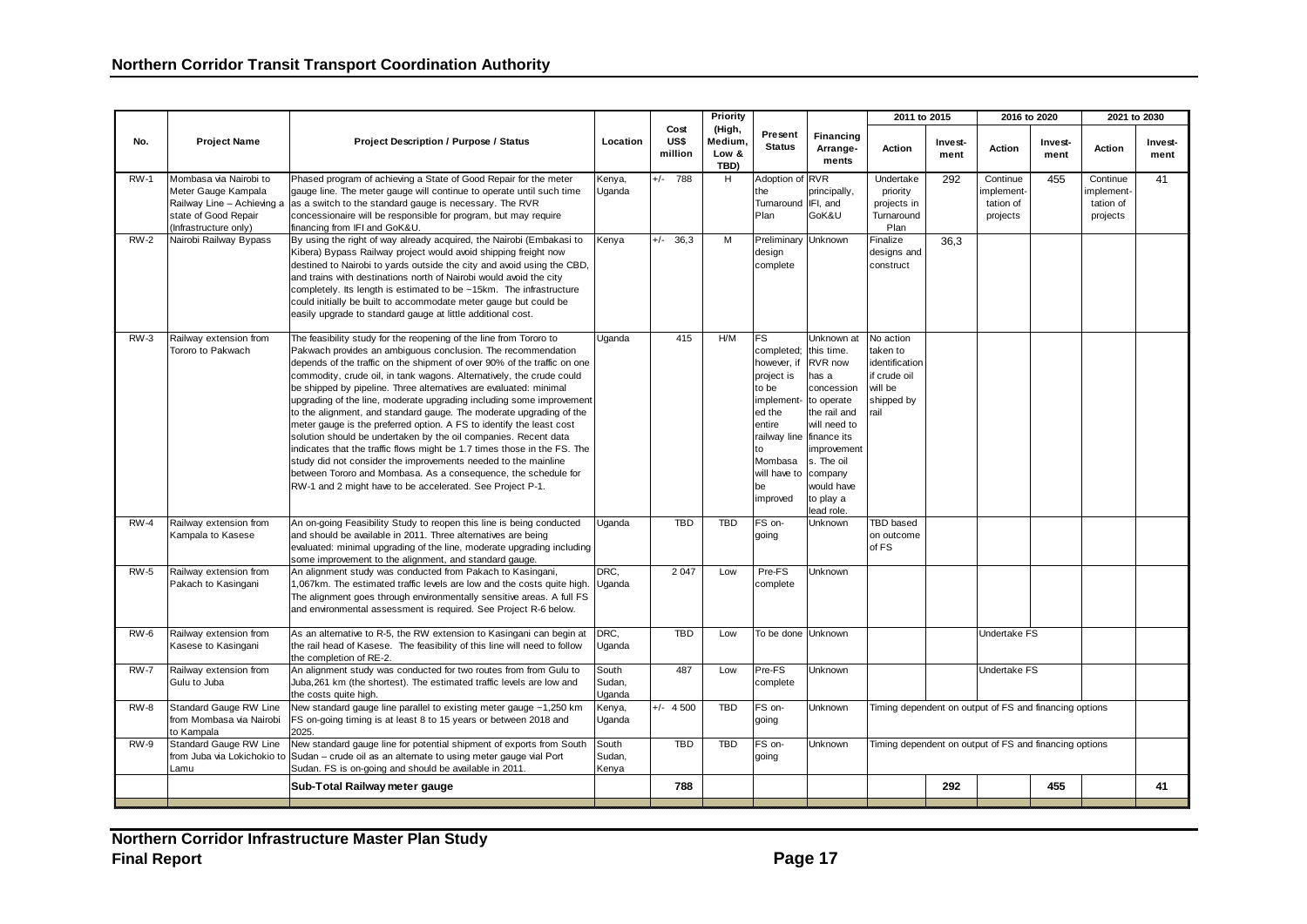#### **Northern Corridor Transit Transport Coordination Authority**

|             |                                                                                                                              |                                                                                                                                                                                                                                                                                                                                                     |                                 |                         | <b>Priority</b>                    |                                               |                                                | 2011 to 2015                                         |                 | 2016 to 2020                        |                 | 2021 to 2030                       |                 |
|-------------|------------------------------------------------------------------------------------------------------------------------------|-----------------------------------------------------------------------------------------------------------------------------------------------------------------------------------------------------------------------------------------------------------------------------------------------------------------------------------------------------|---------------------------------|-------------------------|------------------------------------|-----------------------------------------------|------------------------------------------------|------------------------------------------------------|-----------------|-------------------------------------|-----------------|------------------------------------|-----------------|
| No.         | <b>Project Name</b>                                                                                                          | <b>Project Description / Purpose / Status</b>                                                                                                                                                                                                                                                                                                       | <b>Location</b>                 | Cost<br>US\$<br>million | (High,<br>Medium.<br>Low &<br>TBD) | <b>Present</b><br><b>Status</b>               | <b>Financing</b><br>Arrange-<br>ments          | <b>Action</b>                                        | Invest-<br>ment | <b>Action</b>                       | Invest-<br>ment | <b>Action</b>                      | Invest-<br>ment |
| <b>PM-1</b> | <b>Mombasa New Container</b><br>Terminal at Kipevu West -<br>Phase 1 - 2 berths                                              | On-going critical project to facilitate handling the growth of container<br>traffic. Note that the costs indicated could be higher.                                                                                                                                                                                                                 | Kenya                           | 250                     | H                                  | Design<br>completed                           | Japanese<br>bilateral<br>assistance            | Construct                                            | 250             |                                     |                 |                                    |                 |
| <b>PM-2</b> | Mombasa container<br>terminal at Kipevu West -<br>Phase 2 & 3 - for<br>additional berths                                     | Incremental increase in container facility by an additional 2 berths<br>required by 2020 - FS should be undertaken by 2015 to determine<br>timing of the expansion of the terminal.                                                                                                                                                                 | Kenya                           | $+/-$ 300               | М                                  |                                               | Unknown                                        |                                                      |                 | Complete<br>design for<br>Phase 2   | <b>TBD</b>      | Construct<br>Phase 3               | 300             |
| <b>PM-3</b> | Mombasa Port Master<br>Plan                                                                                                  | Implementation of the other projects in the Master Plan                                                                                                                                                                                                                                                                                             | Kenya                           | 350                     | н                                  |                                               | <b>KPA</b><br>principally<br>with PPP &<br>IFI | Update the<br>master plan<br>& implement<br>program  | 350             | To be<br>determined                 |                 |                                    |                 |
|             |                                                                                                                              | <b>Sub-Total Port of Mombasa</b>                                                                                                                                                                                                                                                                                                                    |                                 | 900                     |                                    |                                               |                                                |                                                      | 600             |                                     | 0               |                                    | 300             |
| <b>PO-1</b> | Port Banana                                                                                                                  | Implementation of floating dock and beginning of construction of<br>permanent port                                                                                                                                                                                                                                                                  | <b>DRC</b>                      | $+/-$<br>593            | н                                  | Designs<br>underway                           | $PPP +$<br>Korean<br>bilateral                 | Construct<br>floating dock<br>and Phase 1<br>of port | 233             | Construct<br>Phase 2 of<br>port     | 360             |                                    |                 |
| $PO-2$      | Lamu Port - Phase 1 - Oil<br>terminal                                                                                        | Crude oil terminal facilities - linked to pipeline project connecting Kenya<br>South Sudan to Lamu.                                                                                                                                                                                                                                                 |                                 | <b>TBD</b>              | M                                  | FS on-<br>going                               | Oil company<br>or PPP                          | Phased with<br>pipeline<br>project                   | <b>TBD</b>      | Expansion<br>as required            | <b>TBD</b>      | Expansion<br>as required           | <b>TBD</b>      |
| <b>PO-3</b> | Lamu Port - Phase 2 -<br><b>Commercial Port</b>                                                                              | Development of the Commercial Port at Lamu - the cost and timeline<br>for this project awaits completion of the project feasibility study.<br>Financing is still uncertain.                                                                                                                                                                         | Kenya                           | <b>TBD</b>              | M/L                                | FS on-<br>going                               | GoK, KPA<br>and PPP<br>arrangement             | To obtain<br>financing                               | <b>TBD</b>      | Expansion<br>as required            | <b>TBD</b>      | Expansion<br>as required           |                 |
|             |                                                                                                                              | <b>Sub-Total Other port projects</b>                                                                                                                                                                                                                                                                                                                |                                 | 593                     |                                    |                                               |                                                |                                                      | 233             |                                     | 360             |                                    | $\mathbf{0}$    |
| $IW-1$      | <b>Revitalization of Transport</b><br>on Lake Victoria -<br>assessment of<br>requirements and feasibility<br>study - Phase 1 | An intial assessment and feasibility study to revitalize lake transport<br>including an evaluation of introductingf tug and barge operations is<br>recommended. The need for and cost of port infrastructure will be<br>addressed in this study. The implementation of program would be<br>largely done by the private sector.                      | Kenya,<br>Uganda, &<br>Tanzania | $+/-$<br>$\overline{2}$ | н                                  | FS to be<br>undertaken                        | IFI to be<br>determined                        | Undertake<br>the FS                                  | $\overline{2}$  | Implement<br>follow on<br>programs  | <b>TBD</b>      | Implement<br>follow on<br>programs | <b>TBD</b>      |
| $IW-2$      | <b>Revitalization of Transport</b><br>on Lake Victoria -<br>Improvement of Navigation<br>Phase 2                             | Follow on to the feasibility study including a hydrographic survey and Kenya,<br>navigational aids and other improvements.                                                                                                                                                                                                                          | Uganda, &<br>Tanzania           | $+/-$<br>-5             | M                                  | <b>Based on</b><br>results of<br><b>FS</b>    | <b>IFI</b> to be<br>determined                 | Wait to<br>completion<br>of FS                       | 5               | Implement<br>follow on<br>programs  | <b>TBD</b>      | Implement<br>follow on<br>programs | <b>TBD</b>      |
| $IW-3$      | Improvements to Navigation<br>on the Congo River                                                                             | Improvements to navigation on the Congo River including hydrographic DRC<br>surveys, maintenance of the waterway, port infrastructure, and<br>institutional strengthening.                                                                                                                                                                          |                                 | 80<br>$+/-$             | н                                  | Project<br>under away                         | <b>EU</b>                                      | mplement<br>first phase                              | 80              | Implement<br>follow on<br>phases    | <b>TBD</b>      | Implement<br>follow on<br>phases   | <b>TBD</b>      |
| $IW-4$      | Rehabilitation of Kisangani<br>port facilities                                                                               | Rehabilitation of infrastructure and repair of equipment of ONATRA and DRC<br><b>SNCC</b> ports                                                                                                                                                                                                                                                     |                                 | $+/-$<br>$\overline{3}$ | H                                  | New                                           | EU or ADB                                      | Design and<br>mplement                               | 3               |                                     |                 |                                    |                 |
| $IW-5$      | Navigational Improvement<br>on Kagera River                                                                                  | The project will make it possible to navigate the Kagera River from Rwanda,<br>Kagitumba to Lake Victoria connecting to Bukob and Kemondi Bay in Uganda and<br>Tanzania. The project connects the Northern Corridor with the Central Tanzania<br>Corridor. The scope of the project needs to be define based on the on-<br>going feasibility study. |                                 | <b>TBD</b>              | M                                  | Project<br>feasibility<br>study<br>under away | IFI to be<br>determined                        |                                                      |                 | Implement<br>project if<br>feasible | <b>TBD</b>      |                                    |                 |
|             |                                                                                                                              | <b>Sub-Total Inland Waterways</b>                                                                                                                                                                                                                                                                                                                   |                                 | 90                      |                                    |                                               |                                                |                                                      | 90              |                                     | $\bf{0}$        |                                    | $\mathbf{0}$    |
|             |                                                                                                                              |                                                                                                                                                                                                                                                                                                                                                     |                                 |                         |                                    |                                               |                                                |                                                      |                 |                                     |                 |                                    |                 |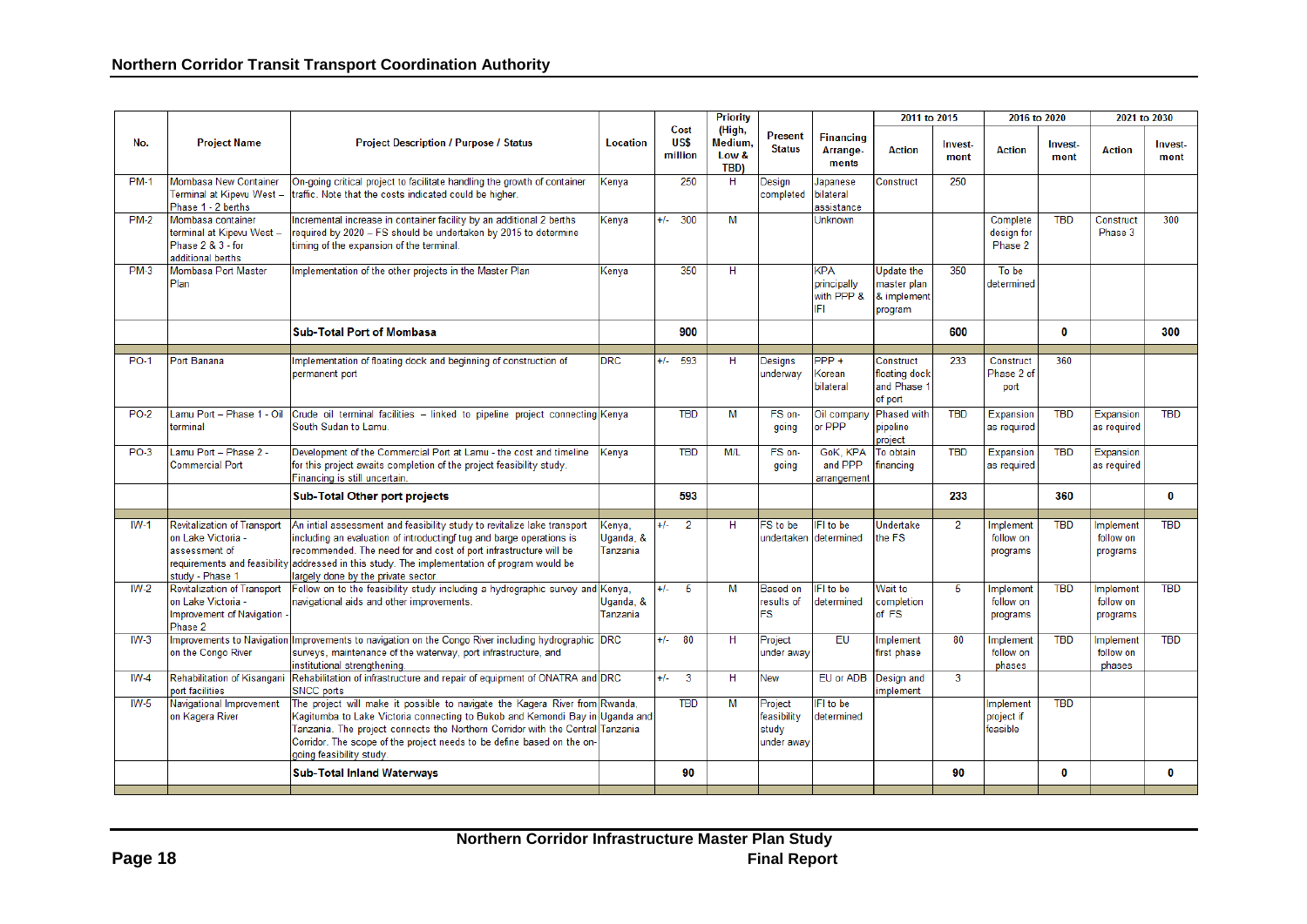|             |                                                                                                             |                                                                                                                                                                                                                                                                                                                                                                  |                                   |                         | <b>Priority</b>                           |                                                                                            |                                       | 2011 to 2015             |                 | 2016 to 2020                |                 | 2021 to 2030  |                 |
|-------------|-------------------------------------------------------------------------------------------------------------|------------------------------------------------------------------------------------------------------------------------------------------------------------------------------------------------------------------------------------------------------------------------------------------------------------------------------------------------------------------|-----------------------------------|-------------------------|-------------------------------------------|--------------------------------------------------------------------------------------------|---------------------------------------|--------------------------|-----------------|-----------------------------|-----------------|---------------|-----------------|
| No.         | <b>Project Name</b>                                                                                         | <b>Project Description / Purpose / Status</b>                                                                                                                                                                                                                                                                                                                    | Location                          | Cost<br>US\$<br>million | (High,<br>Medium.<br>Low &<br><b>TBD)</b> | <b>Present</b><br><b>Status</b>                                                            | <b>Financing</b><br>Arrange-<br>ments | <b>Action</b>            | Invest-<br>ment | <b>Action</b>               | Invest-<br>ment | <b>Action</b> | Invest-<br>ment |
| $P-1$       | FS for the transport of<br>to Lamu                                                                          | An on-going study of the FS of the pipeline and railway in this corridor<br>crude oil from South Sudan should be available in 2011. This project should be financed by the oil<br>companies.                                                                                                                                                                     | South<br>Sudan &<br>Kenva         | <b>TBD</b>              | <b>TBD</b>                                | <b>FS</b><br>underway                                                                      | Private<br>sector                     |                          |                 |                             |                 |               |                 |
| $P-2$       | FS for the transport of<br>crude oil from Lake Albert<br>region                                             | A railway study indicated that it is possible to transport the waxy oil<br>via meter gauge railway. A comparative study needs to be done for<br>pipeline so that a decision can be made to determine which mode to<br>develop. This study should be financed by the oil companies directly<br>nvolved.                                                           | Uganda,                           | <b>TBD</b>              | <b>TBD</b>                                | <b>FS</b><br>underway                                                                      | Private<br>sector                     |                          |                 |                             |                 |               |                 |
|             |                                                                                                             | Sub-Total Pipelines - 100% Private sector                                                                                                                                                                                                                                                                                                                        |                                   | 0                       |                                           |                                                                                            |                                       |                          | 0               |                             | $\mathbf 0$     |               | $\mathbf{0}$    |
| $MM-1$      | Multi-modal Access<br><b>Corridor to the New</b><br><b>Container Terminal at</b><br>Kipevu, Port of Mombasa | Presently road access is being considered for the New Container<br>Terminal to be built along an alignment south of the airport. This would<br>put the railways at a competitive disadvantage in serving the new<br>facility.                                                                                                                                    | Kenva                             | $+/-$                   | 41 M                                      | <b>New</b><br>proposal                                                                     | To be<br>determined                   | Start project<br>2014/15 | 21              | Complete<br>project<br>2016 | 20              |               |                 |
|             |                                                                                                             | Sub-Total Multimodal project                                                                                                                                                                                                                                                                                                                                     |                                   | 41                      |                                           |                                                                                            |                                       |                          | 21              |                             | 20              |               | 0               |
| <b>BC-1</b> | Border Crossing 1 - OSBP                                                                                    | Implementation of One Stop Border Post Procedures: recommended Kenya-<br>in a JICA study. According to WB, 75% of the cost distortions are Uganda<br>contributed by soft infrastructure deficits. Laws need to allow extra-<br>territoriality between countries. Infrastructure requirements are<br>minimal. Road crossing between Kenya and Uganda are possible |                                   | $+/-$<br>6              | н                                         | Designs to<br><b>be</b><br>prepared & interested<br>legal and<br>regulations<br>to be set. | <b>IFI</b> and<br>others              | Construct                | 6               |                             |                 |               |                 |
| <b>BC-2</b> | Border Crossing 2 -OSBP                                                                                     | Same - border crossings between Uganda and Rwanda, Rwanda and Uganda,<br>Burundi, or Rwanda and DRC.                                                                                                                                                                                                                                                             | Rwanda, &<br><b>DRC</b>           | $+/-$<br>12             | M                                         | Feasibility<br>studies<br>completed                                                        | IFI and<br>others                     | Construct 2              | 6               | Construct 2                 | 6               |               |                 |
|             |                                                                                                             | <b>Sub-Total Border Crossings</b>                                                                                                                                                                                                                                                                                                                                |                                   | 18                      |                                           |                                                                                            |                                       |                          | 12 <sup>°</sup> |                             | 6               |               | 0               |
| $IS-1$      | Legal & Regulatory<br><b>Technical Assistance for</b><br><b>PPP Projects</b>                                | TA to align legal and regulatory processes to facilitate the<br>implementation of PPP projects in the transport sector in NCTA<br>member countries.                                                                                                                                                                                                              | Northern<br>Corridor<br>countries | $+/-$<br>$\overline{2}$ | M                                         | <b>New</b>                                                                                 | <b>IFI</b> to be<br>identified.       | Implement<br>the TA      | $\overline{2}$  |                             |                 |               |                 |
| $IS-2$      | Participation of large rail<br>shippers in procurement of<br>rolling stock and building of<br>sidings       | RVR should seek to have large shippers (bulk and container) purchase Kenya and<br>their own specialized rolling stock to facilitate the movement of their<br>goods. RVR would provide improved quality of service and lower tariffs.<br>Additionally, siding and short branch lines might be required.                                                           | Uganda                            | $\Omega$                | н                                         | <b>New</b>                                                                                 | None needed                           | RVR to im-<br>plement    | $\mathbf{0}$    |                             |                 |               |                 |
|             |                                                                                                             | Sub-Total Instituional Strengthening                                                                                                                                                                                                                                                                                                                             |                                   | $\overline{\mathbf{2}}$ |                                           |                                                                                            |                                       |                          | 2               |                             | $\bf{0}$        |               | $\bf{0}$        |
|             |                                                                                                             | <b>GRAND TOTAL IN US \$ million</b>                                                                                                                                                                                                                                                                                                                              |                                   | 4427                    |                                           |                                                                                            |                                       |                          | 2075            |                             | 2002            |               | 350             |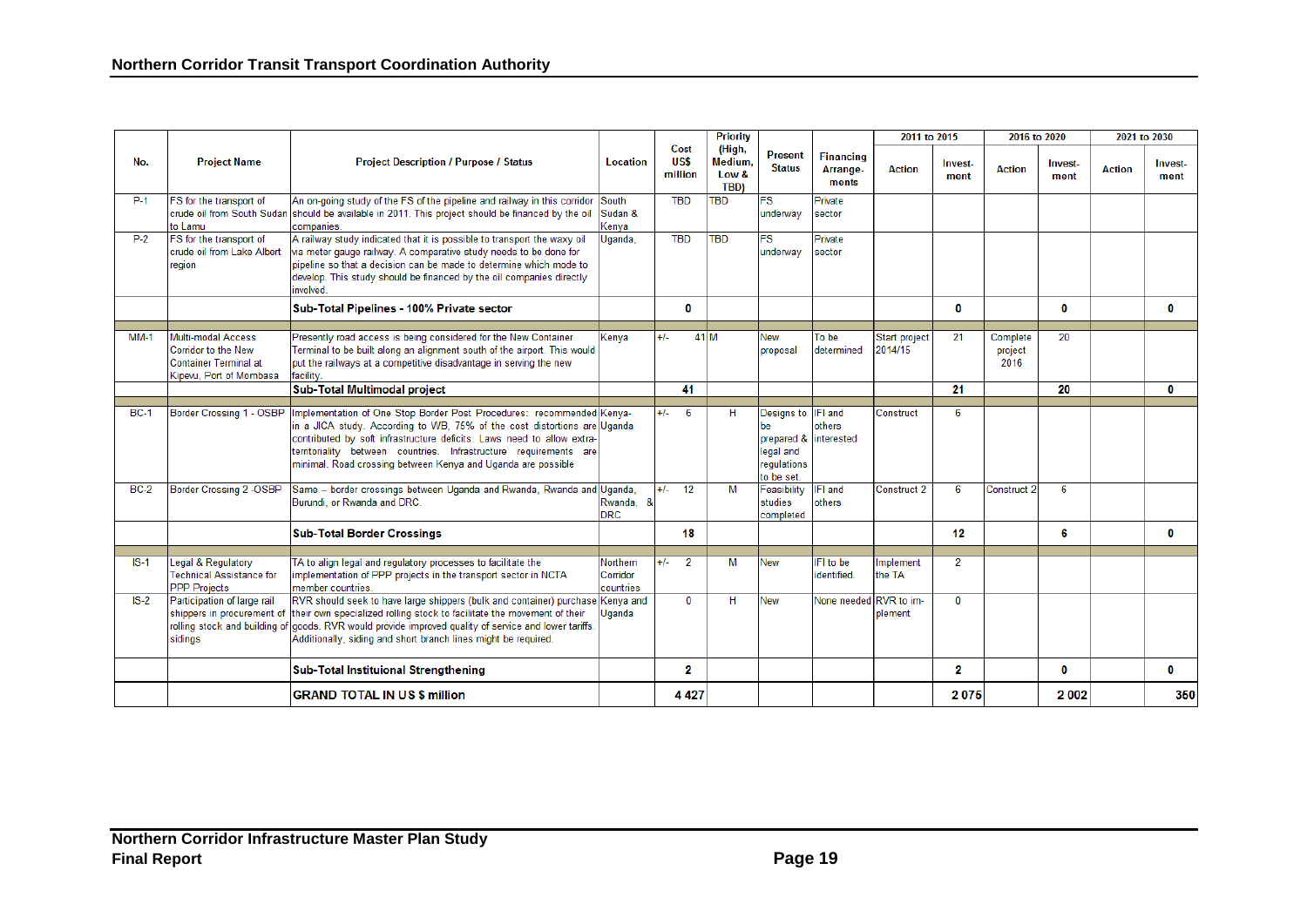#### **ENVIRONMENTAL ISSUES**

One of the general objectives of the Northern Corridor Infrastructure Master Plan is to promote "capacity building in policy development and plan implementation," a goal that is particularly relevant to achieving sound environmental and social management of projects. Furthermore any project financed by the African Development Bank needs to be assessed in an environmental and social perspective. Although the terms of reference of the study are not very precise on this issue, Louis Berger felt committed to present this environmental analysis in the study Final Report.

The Environmental Protection Procedures for each mode of transport studied in the Northern Corridor Infrastructure Master Plan demonstrates the redundancy of impacts encountered between transport modes and their recommended mitigation. This is because they include:

- similar development actions (for example, site preparation by way of vegetation removal, earthworks, waste generation, population displacement, etc.),
- similar environmental-impact receptors (surface water, groundwater, soil cover, human health, etc.),
- similar environmental impacts (soil erosion, increased suspended solids in surface-water resources, benthic habitat destruction due to sedimentation,
- increased incidence of Sexually Transmitted Diseases (STDs) and HIV/AIDS, etc.), and
- similar mitigation measures recommended to avoid/reduce or enhance significant environmental impacts affecting equivalent environmental-impact receptors.

In some instances, the identified impacts differ in their significance and will require differing degrees of intervention. For example, the manner in which excavated materials are disposed of will depend upon their contents. For instance, highly contaminated (heavy metals, chemicals, etc.) spoils require permanent containment and isolation from the surrounding environment. Conversely, spoil excavated from a site isolated from industrial activity may not contain harmful constituents and the spoil can be spread on open ground without further treatment. In any case excavated material is not to be piled at the site and left to erode into an adjacent water body, irrespective of the disposal technology required.

Understanding that particular natural (or environmental), human and cultural resources, e.g. soil, water, roadside vendors, unmapped antiquities, etc., are vulnerable to adverse impacts in the course of developing transport infrastructure is fundamental to sustainable development. Recognizing the likely environmental costs of these actions/reactions forewarns project managers about forthcoming mitigation, and its costs, both economic and environmental.

The report presents detailed mitigation measures for each type of infrastructure investment recommended in the master plan.

#### **INSTITUTIONAL RECOMMENDATIONS**

Three main series of institutional recommendations are made according to the requirements of the study terms of reference:

- Coordination of planning and development of recommended infrastructure projects;
- Adoption of common standards for design, construction and maintenance;
- Proposal for a monitoring and evaluation framework to review progress;

as well as some general issues.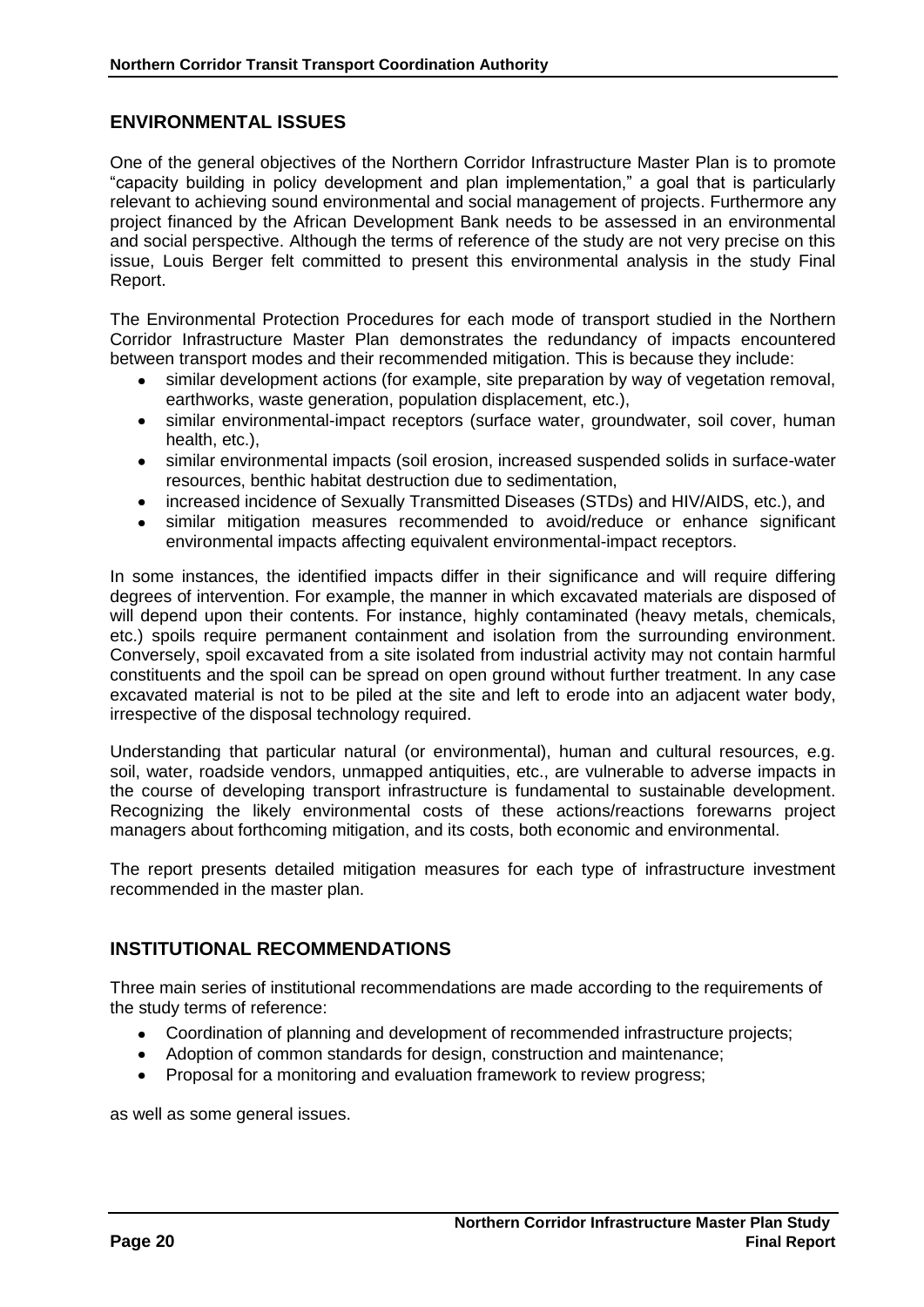#### **1. Coordination of the planning and implementation of the recommended infrastructure projects**

It is recommended that the Northern Corridor network of transport infrastructure projects be divided into four functional categories for the purpose of coordinating their planning and implementation:

- **Level 1**: Infrastructure of regional importance which provide service to three or more NCTA member countries;
- **Level 2a**: Infrastructure of sub-regional importance which serve only two NCTA member countries and is linked to Level 1 infrastructure;
- **Level 2b**: Infrastructure of sub-regional importance improving connectivity between one member and a non-member country (potentially future member) and/or providing redundancy in the transport networks.
- **Level 3**: Infrastructure of national importance which serves a single member country.

The reasons for proposing such a system of classification are as follows :

- To set priorities among the different projects aimed at improving the performance of the Northern Corridor area transport network. Greater importance should be given to projects serving two or more member countries;
- To assign responsibilities in terms of planning and development of the projects;
- To set design and construction standards for project implementation, and once completed operational and maintenance standards;
- For PPP projects, to set performance targets and identify risk sharing mechanisms, preparation of bid documents, etc;
- To coordinate with those international financial institutions which might want to participate in the funding of projects guaranteed by the beneficiary countries, or as a partner in a PPP project;
- To provide greater connectivity between present members of the Northern Corridor and potential new members of the NCTA with the objective to increasing trade and economic ties among member countries.

Based on the proposed classification system, NCTTCA role in the planning, design and monitoring of implementation of specific projects should vary according to the functional classification recommended above.

- For Level 1 infrastructure, NCTTCA should have the leading role which entails:
	- o Setting the design and construction standards and on completion, the operation and maintenance standards,
	- o Arranging for the financing of the project, and
	- o Monitoring closely the implementation of the project and then its operation.

Once the investments are made, NCTTCA should be able to require that the maintenance of the infrastructure receives the highest priority in the allocation of the available budgets.

In terms of operation, NCTTCA should have a policy promoting the most efficient method of managing and operating the infrastructure or related transport system. In the Northern Corridor area, this generally means outsourcing it to a professional private operator.

For Level 2a and 2b infrastructure, the coordinating role falls mainly under the prevue of the two countries involved in the implementation of the project, and NCTTCA's role will be directed toward monitoring the progress made. The design standards will be set by the two countries concerned, and project financing will also be arranged by them.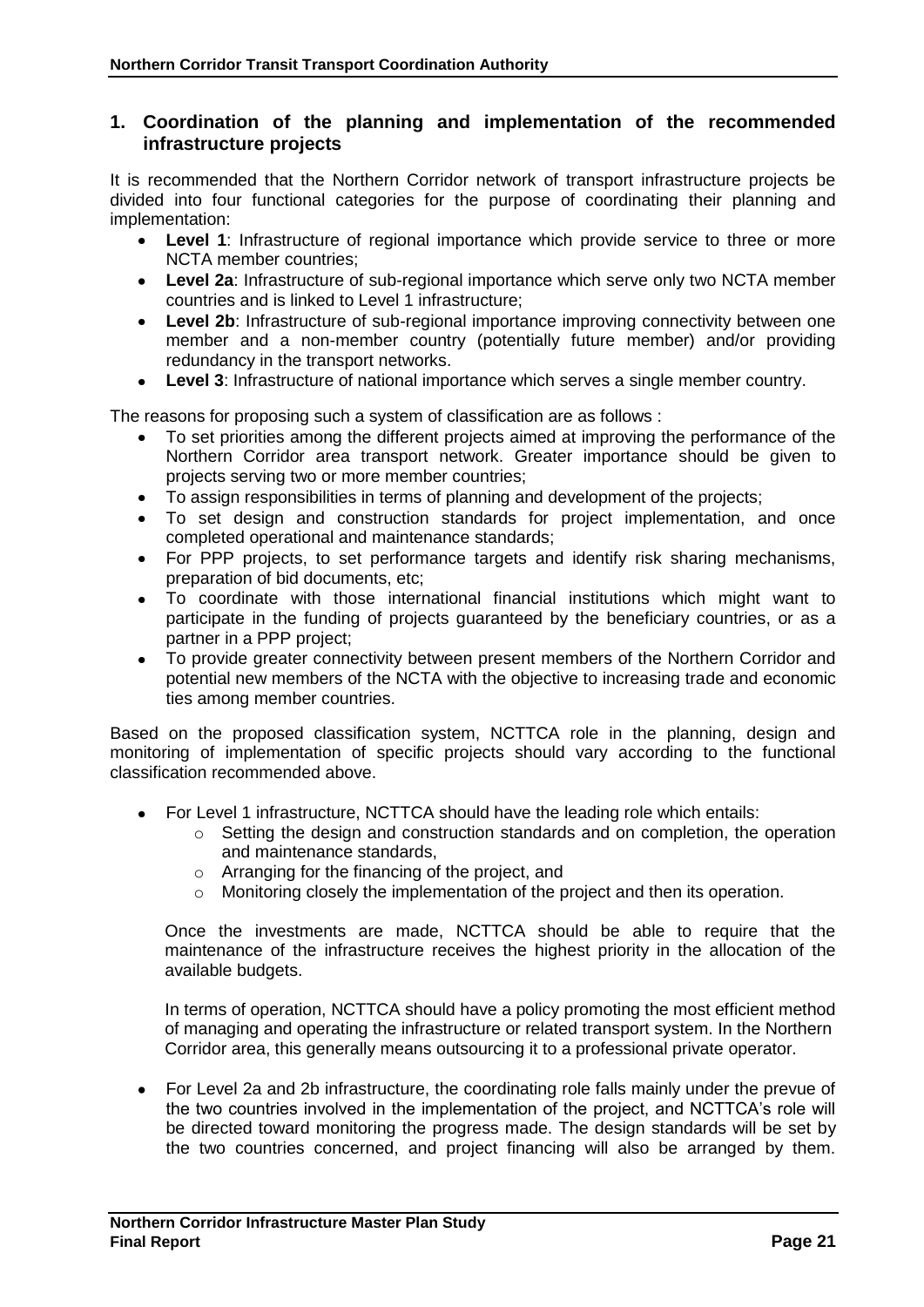NCTTCA will monitor and support the project as needed; it should be kept informed of progress made and difficulties encountered.

Maintenance of the infrastructure and the operation of the related transport systems will be the responsibility of each of the countries responsible for the project. Since these will be primary infrastructure and transport systems, it is anticipated that they will receive priority in the allocation of available budgets.

NCTTCA will have only limited role for Level 3 infrastructures.

#### **2. Adoption of common standards for design, construction and maintenance**

The standards for design, construction and maintenance of Northern Corridor infrastructure will generally be function of the classification of the infrastructure. For the time being, emphasis has been placed on roads since there are large variations among the NCTA member countries. In the case of railways, the standards will vary according to the gauge used. It should be realized however, that for historical and cultural reasons, it is difficult to impose very detailed common standards on all the NCTA member countries even for a ubiquitous infrastructure such as roads. Based on regional experience, the NCIMP Consultant recommends that standards be set corresponding to achieving the desired level of service for which the infrastructure or related transport system will be expected to operate. The recommended standards for roads are therefore as follow:

#### **Level 1 roads** :

- Design and construction:
- $\circ$  A 7 m wide bituminous pavement minimum with 2.0 m shoulders on each side;
- o Design speed should be 120 km/h hour for flat terrain and no less than 80 km/h on rough terrain;
- o Design axle load should be 8 tons minimum and take into account the COMESA-EAC-SADC October 20, 2008 tripartite agreement;
- $\circ$  Bituminous riding surface should be asphalt concrete of 5 cm minimum thickness.
- $\circ$  Inclusion of climbing lane where required and recommended in the master plan
- $\circ$  2 x 2 lane roads should have a 2 x 6.5 m wide pavement with a 2 m wide stopping lane or shoulder.

#### Maintenance:

- o IRI should not exceed index 5;
- o Pavement should be well maintained with cracks repaired within a three month period after their appearance.
- o Shoulders should be free of vegetation at all times;
- o All drainage culverts should be clear at all times.

#### Operation:

- o Speed limit of loaded trucks should be 65 km/h and of 80 km/h for empty trucks;
- o Major cities should be bypassed when truck traffic reaches 1,500 vehicles a day;
- $\circ$  A parking or rest area for buses, cars and trucks should be arranged at least every 250 km (which correspond to one stop every 4 to 5 hours of driving).

#### **Level 2 roads:**

#### **Design**

o Standards should be similar to those utilized for primary roads in each concerned country.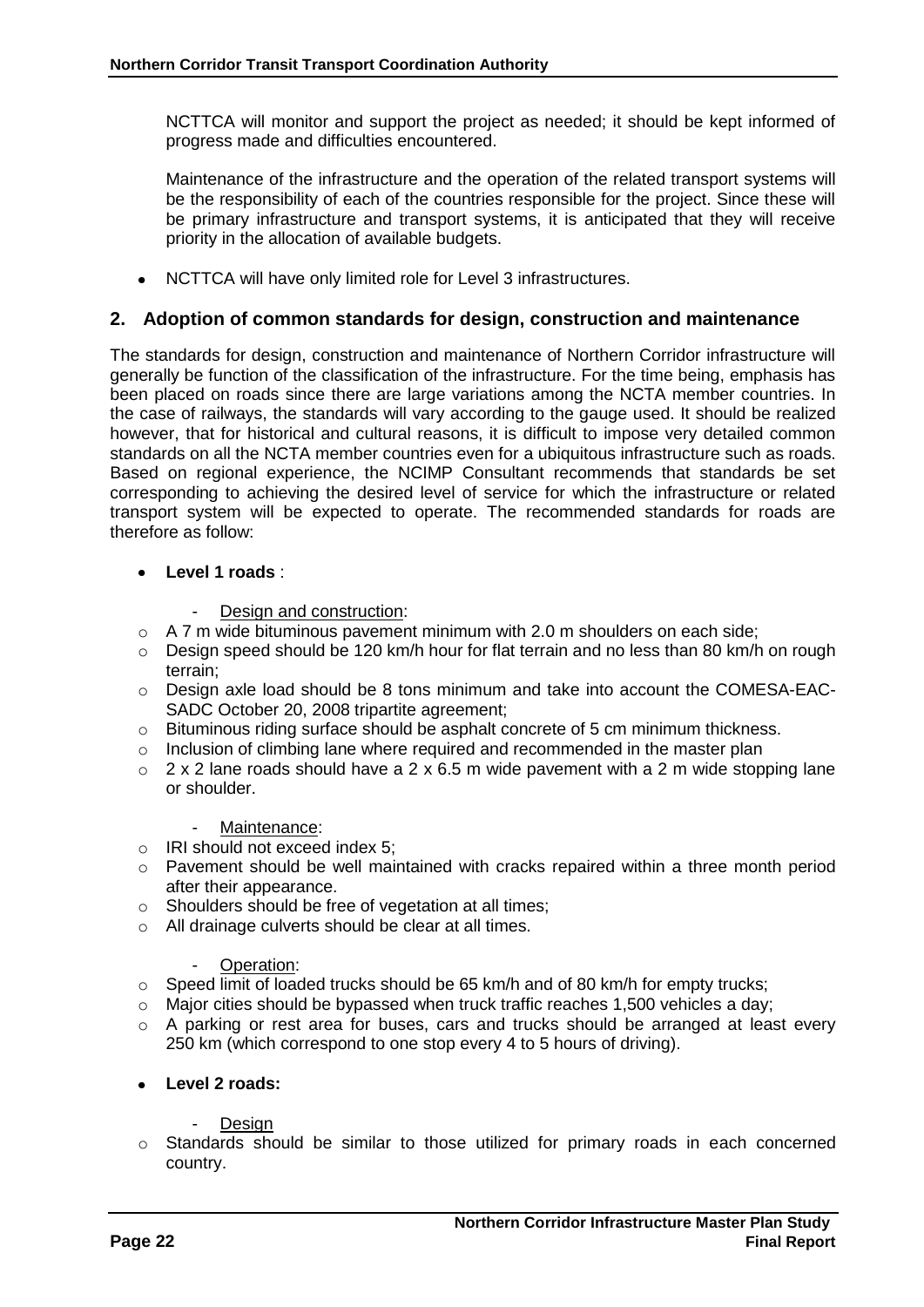- Maintenance :
- o IRI should not exceed index 6;
- o Shoulders should be free of vegetation most of the time;
- o All drainage culverts should be clear at all times.
	- Operation :
- $\circ$  Speed limit of loaded trucks should be 65 km/h and of 80 km/h for empty trucks.

#### **3. Some other important institutional issues**

**Controlling vehicle axle loads:** NCTTCA considers the reduction of the overloaded trucks a key issue with respect to the Northern Corridor roads and has spoken out on this subject numerous times. All of its recommendations make sense and are fully supported by the NCIMP Consultant. An additional one is proposed below.

Since a significant part of the road freight traffic originates from the port of Mombasa, it is also recommended that KPA and KNHA cooperate to control the maximum vehicle weight and axle load before they leave the port area with their load. The KRB resources could be used to finance the investment required and to pay for the weighing station operating crews. The cooperation of the port police and of the Customs may be sought to cross check the weight measured, if appropriate.

**Ensuring fair modal competition** between road and rail is a wise strategic objective. This objective is actually a very difficult one to implement, because this would substantially increase the cost of road transport. Firstly, the road users would have to pay for the whole cost of building and maintaining the road infrastructure, which they use. Secondly, they would have also cover the cost of the "externalities" that road transport creates; this is mainly the cost of the adverse social and environmental impacts caused by road transport. On the other hand, railways are often forced to cover all their capital costs including their infrastructure costs, and are politically weak in comparison to the road transport industry.

Taking all of this into account, the only way to put road and rail on the same competitive basis is to subsidize them in a similar manner. This suggests primarily that the cost of rail infrastructure should not be charged to the railway users and should be borne by the national budget, as it is the case for roads. On the other hand, road and rail maintenance and operation costs would be covered by their respective user charges.

**Improving the capacity to implement PPP projects:** In all NCTA member countries, those transport planning documents reviewed by the NCIMP Consultant indicate much greater reliance on the use of PPP as a means of implementing a variety of projects, but these expectations are often made without clear understanding of the difficulty of realizing a successful PPP outcome. Based on international experience, most of these types of projects do not achieve their goals for a number of reasons.

Legal, regulatory and institutional structures need to be in place so that they can attract experienced private sector partners who are qualified technically and financially to undertake the project. In addition, the PPP project must have realistic goals and as such, the risks and possibly the costs, will need to be shared between the private and public sector partners. In larger undertakings, this requirement suggests that the Government will have to be a real partner and not a silent one.

Having similar legal and regulatory structures in NCTTA member countries, or more generally at the EAC or COMESA levels, will provide a more attractive regional environment for experienced companies with backgrounds in implementing successful PPP projects. This would also increase the probability of achieving the desired outcomes or goals of the project. A project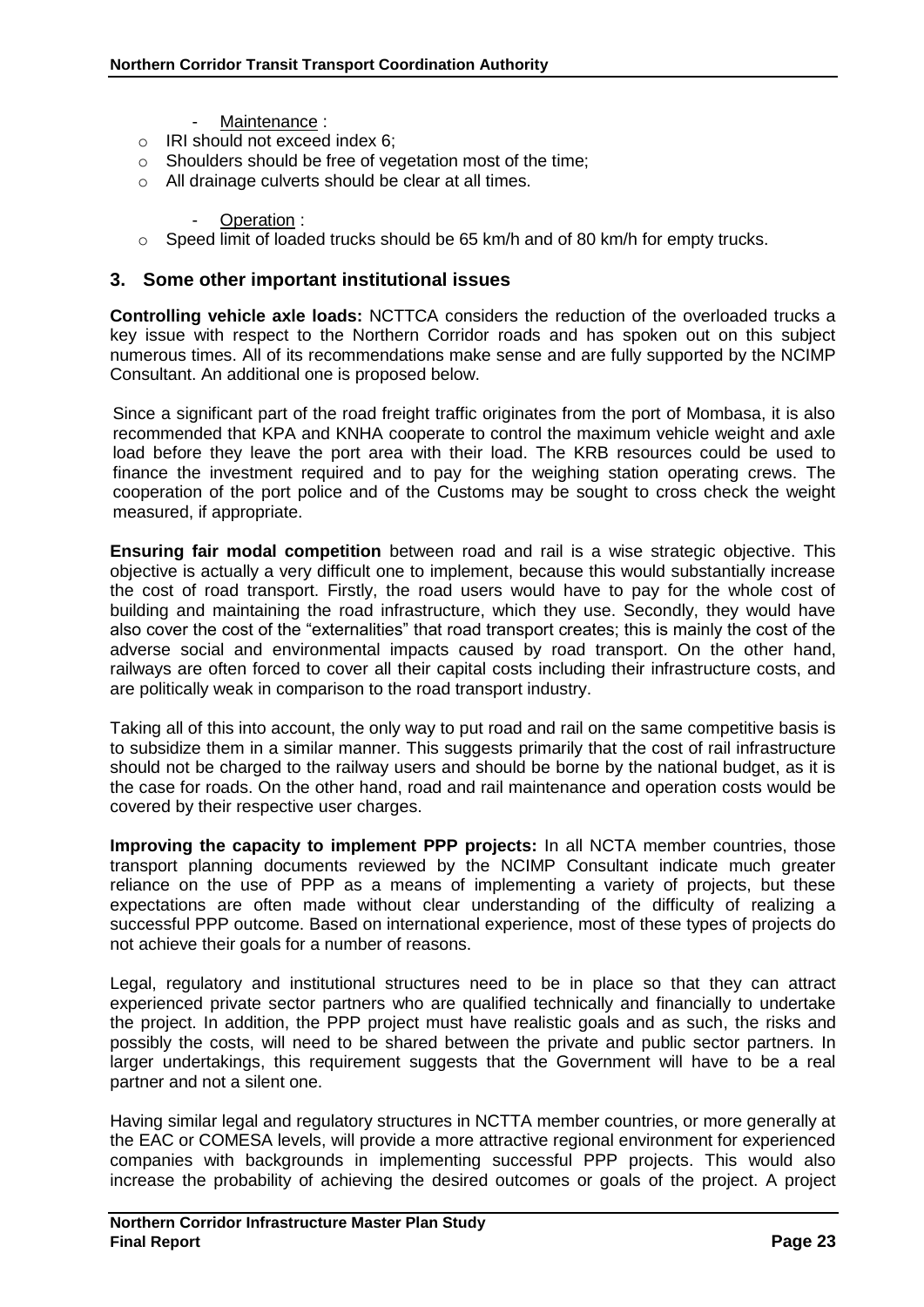sheet for technical assistance directed toward preparing such legal and regulatory documents for the NCTA member countries is recommended as part of the master plan.

**Updating the Northern Corridor Infrastructure Master Plan:** The Northern Corridor Infrastructure Master Plan covers a period from 2010 to 2030; this does not mean that all its recommendations are valid over this time, nor are all possible projects included in the master plan.

In several instances, the master plan indicates that conclusive recommendations are not possible until on-going feasibility studies are completed especially in what concerns the standard gauge railway projects and the developments associated with the Lamu port and Corridor. From the perspective of the master plan, other projects such as several aspects of the development of the port of Banana and the improvements of the navigation on the Congo River are somewhat uncertain and more time is needed to complete the on-going planning activities. Conclusions of the feasibility studies and other planning studies for all these projects are defining the scope of the various project cycle activities that still have to be completed, their timing, their costs and how they will be financed.

It is good practice to update a transport master plan every five years in order to take into account the actual economic developments in the area of influence that it covers, the changes in policy and political orientations, the technological developments and, above all, the emergence of major and potentially new developments which may have a dramatic impact on the transport demand.

Updating the present infrastructure master plan does not mean redoing the entire study. Firstly, it is advisable to use the same methodology and models as the original one if appropriate. Secondly, a full assessment of all infrastructures might not be necessary if their improvement has been closely monitored during the five years which passed. However, the master plan study should be based upon a revision of the forecast of transport demand. Hopefully, this analysis would then benefit from improvements in the quality of the economic and transport data, especially in South Sudan and in the DRC.

#### **4. Proposed Monitoring and Evaluation Framework**

Each member country will be responsible for the implementation of the projects included into the Northern Corridor infrastructure master plan that are located within its territory. However, NCTTCA has a role to play in this, especially for Level 1 projects. For this reason, it is necessary to develop a set of indicators and a Monitoring and Evaluation Framework to guide the member countries in the project cycle and to provide NCTTCA with the information and the procedures it needs in order to follow and support the implementation of the projects. This information will also help in the periodical updating the master plan.

The recommended indicators and monitoring framework are as given in the table here-after.